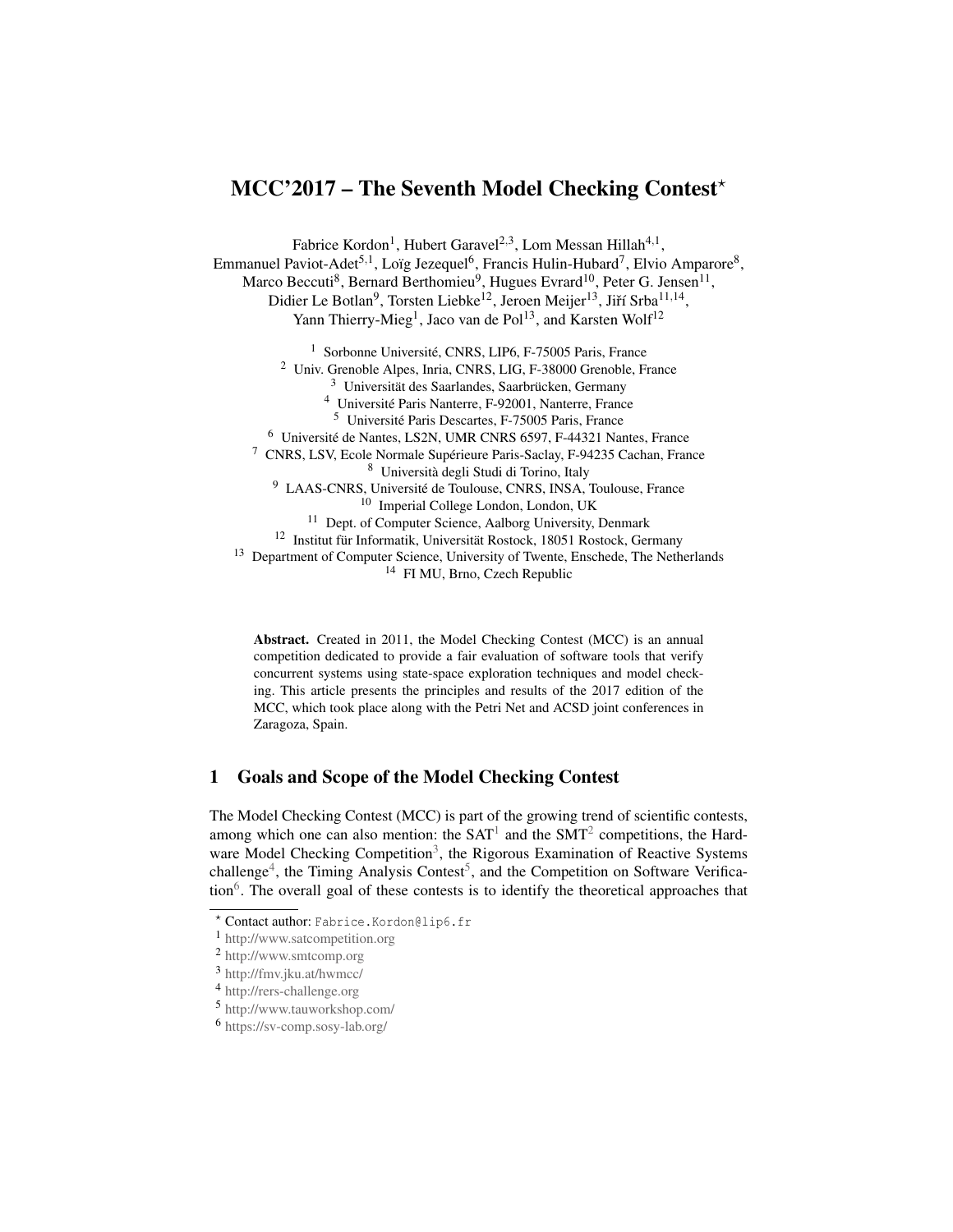are the most fruitful in practice when applied to a variety of examples, and figure out which types of systems are best handled by each approach. These contests also favor the emergence of systematic, rigorous, and reproducible ways to assess the capabilities of verification tools on complex (realistic and synthesized) benchmarks.

The primary goal of the MCC is to evaluate model-checking tools that analyze formal description of concurrent systems, i.e., systems in which several processes run simultaneously, communicating and synchronizing together. Examples of such systems include hardware, software, communication protocols, and biological models. The Model Checking Contest has been actively growing since its first edition in 2011, attracting key people sharing a formal methods background, but with diverse knowledge.

The community gathered around the MCC is actively involved in key activities that contribute to its growth year after year: contributing models to the benchmark, submitting tools to the competition, improving the automated generation of temporal logic formulas, maintaining the repository of models, contributing the infrastructure for running and evaluating the competing tools, improving the performance measurement and assessment tools, and publishing the results.

So far, all editions of the MCC have been using Petri nets to describe the analyzed systems. However, the contest is also open to tools not primarily based on Petri nets. Indeed, we have observed, over several editions, participating tools interfacing a native generic engine with the input format of the MCC.

The present paper reports about the seventh edition, which was organized in Zaragoza as a satellite event of the 38<sup>th</sup> International Conference on Application and Theory of Petri Nets and Concurrency and the 17<sup>th</sup> International Conference on Application of Concurrency to System Design. Goals of the MCC were first depicted in [\[31\]](#page-25-0), at the time of this first edition, experiments were conducted on a very small number of models. Moreover, tools were asked only to build the reachability graph, perform deadlock detection and evaluate simple reachability formulas. Over the years, new classes of queries were added, as well as new models and enhancements to the evaluation procedure were introduced, which were reported for the fifth edition held in 2015 [\[32\]](#page-25-1). Compared to this later presentation, the current paper:

- presents the new benchmarks used for the recent editions of the contest, highlighting the variety of the contributed models;
- reports about improvements in the formulas generation workflow and updates in restructuring and simplifying the categories of verification tasks in the competition;
- discusses the impact of the growing number of runs (as a result of the growing number of models and submitted tools) on the evolution of the execution infrastructure and in-house assessment tool *B*ench*K*it;
- provides an in-depth analysis and discussion of the results and involved techniques used in the competing tools, with a comparison between symbolic approaches (i.e., those based on decision diagrams) and explicit ones (i.e., those based on the enumeration of explicit states); and
- presents all the tools that won a gold or silver medal during the 2017 edition of the MCC; for each winning tool, the underlying algorithmic techniques are explained, and the lessons learned from the contest are discussed.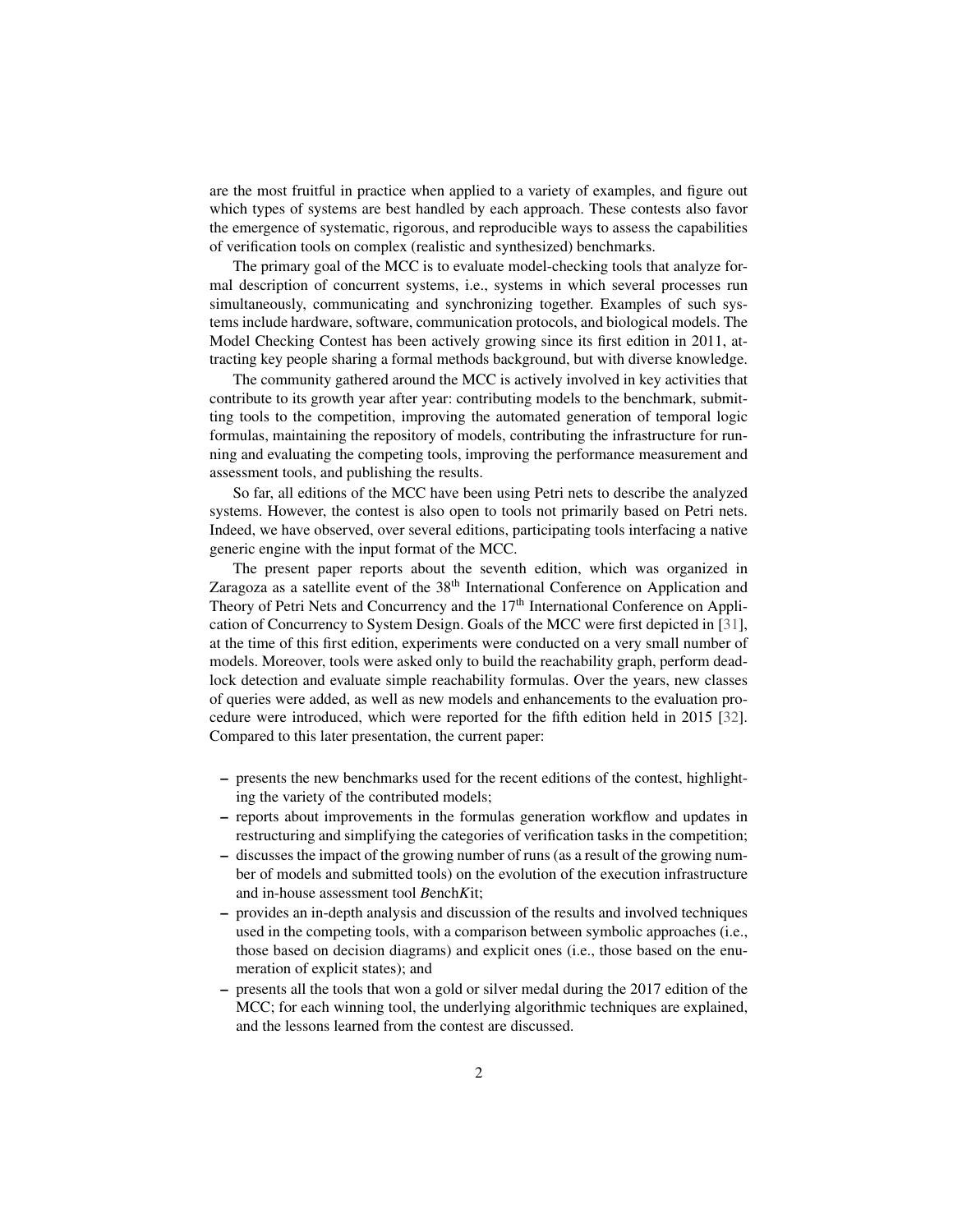The remainder of this paper is organized as follows. Section [2](#page-2-0) presents the models submitted to the 2017 edition of the MCC, highlighting an interesting collection of models (originating from novel distributed algorithms) that have been contributed to the MCC, and describes the way temporal-logic formulas have been produced by the MCC team. Then, the monitoring environment and the experimental conditions are sketched in Section [3.](#page-6-0) Section [4](#page-7-0) focuses on the results of the 2017 edition and the presentation of the tools that won a gold or silver medal in at least one examination. Finally, Section [5](#page-23-0) reflects on the overall experience gained in organizing the MCC over the first seven editions, and discusses future work.

# <span id="page-2-0"></span>2 Models and Formulas

All the tools participating in a given edition of the MCC are evaluated on the same benchmark suite, which is incrementally updated every year. The yearly edition of the MCC starts with a *call for models* inviting the scientific community at large (i.e., beyond the developers of the participating tools) to propose novel benchmarks that will be used for the MCC. These benchmarks consist of *models* and *formulas*.

#### 2.1 Models

Each *model* corresponds to a particular academic or industrial problem, e.g., a distributed algorithm, a hardware protocol in a circuit, a biological process, etc. A model may be parameterized by one or more parameters representing quantities, such as the number of agents in a concurrent system, the number of messages exchanged and the like. To each parameterized model are associated as many *instances* (typically, between 2 and 25) as there are different combinations of parameter values; each nonparameterized model has a single associated instance.

Each instance is a Petri net encoded in the PNML [\[26\]](#page-25-2) file format. Each model, its instances, and their structural and behavioural properties are described in a synthetic PDF document called *model form* – see [\[32,](#page-25-1) Sect. 2] for details about model forms and their preparation. There are two kinds of instances: colored Petri nets and placetransition nets (noted P/T nets). Among the latter, one identifies the particular class of NUPNs (*Nested-Unit Petri Nets*) [\[17\]](#page-24-0) [\[32,](#page-25-1) Sect. 2], a structured form of Petri nets that preserve locality and hierarchy information by recursively expressing a net in terms of parallel and sequential compositions. It is worth mentioning that, beyond the Model Checking Contest, the NUPN model has also been adopted for the parallel problems of the RERS (*Rigorous Examination of Reactive Systems*) competition[7](#page-2-1) .

In 2017, following the MCC call for models, ten new models (totalling 153 instances) have been proposed, namely: *BART* (a sample speed controller, by Fabrice Kordon), *ClientsAndServers* (an architecture with clients, servers, managers, and resources, by Claude Girault), *CloudReconfiguration* (a dynamic reconfiguration protocol for cloud applications, by Rim Abid, Gwen Salaün, and Noël de Palma), *DLCround* (various distributed implementations of the musical chairs game, by Hugues Evrard),

<span id="page-2-1"></span><sup>7</sup> See <http://www.rers-challenge.org>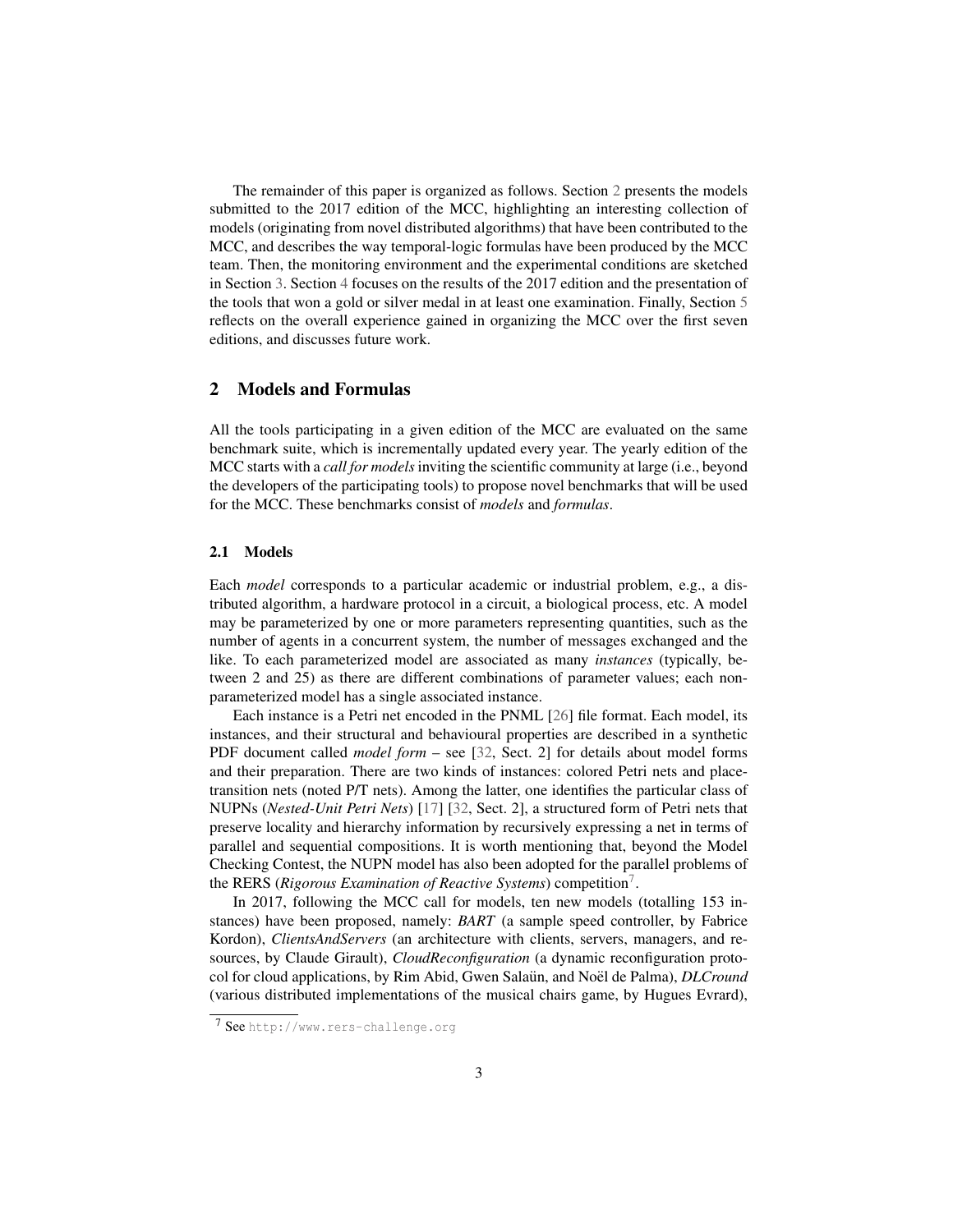| Year                           | 2011 | 2012 | 2013 | 2014 | 2015 | 2016 | 2017 |
|--------------------------------|------|------|------|------|------|------|------|
| New models                     |      | 12   | 9    | 15   | 13   | 11   | 10   |
| All models                     |      | 19   | 28   | 43   | 56   | 67   | 77   |
| New instances, among which:    | 95   | 101  | 70   | 138  | 121  | 139  | 153  |
| $-$ new colored nets           | 43   | 37   | 24   | 33   | 27   | 9    | 16   |
| $-$ new P/T nets               | 52   | 64   | 46   | 105  | 94   | 130  | 137  |
| $-$ new NUPNs (among P/T nets) |      | 0    |      |      | 15   | 62   | 64   |
| All instances                  | 95   | 196  | 266  | 404  | 525  | 664  | 817  |

<span id="page-3-1"></span>Table 1. Accumulation of models and instances over the years

*FlexibleBarrier* (a novel barrier algorithm for multitasking on GPUs, by H. Evrard), *HexagonalGrid* (a packet-switching network whose ports are situated on the sides of an hexagon, by Tatiana Shmeleva), *JoinFreeModules* (a model of a schedulability problem, by Thomas Hujsa), *NeighborGrid* (a canvas of cellular automata, by Dmitry Zaitsev), *Referendum* (a simple referendum system, by F. Kordon), and *RobotManipulation* (concurrent processes that handle robots, by F. Kordon).

The new models submitted each year are called *surprise models* because they are not known in advance by the tool developers participating in the MCC, contrary to the models submitted during the former years, which are thus called *known models*. The surprise models are merged with the known ones to form a growing collection<sup>[8](#page-3-0)</sup> (continuously expanded since 2011), which gathers systems from diverse academic and industrial fields: software, hardware, networking, biology, etc. Table [1](#page-3-1) gives an account of this collection, which currently has 77 models and 817 instances; colored Petri nets, P/T nets, and NUPNs represent respectively 23%, 77%, and 18% of this collection.

## 2.2 Featured Model Contribution

The collection of MCC benchmarks is a perennial result, which will remain available to the scientific community after the MCC contests have stopped. The usefulness of this collection is already witnessed by nearly fifty scientific publications<sup>[9](#page-3-2)</sup>.

The contributors who submit new models play an essential role in every MCC edition. However, these contributors receive much less visibility than the tool developers participating in the MCC, as the latter can be rewarded by podiums and medals. To address this bias, it was decided to put a special focus on the contributor who submitted the most models since the first MCC edition. So far, the most active contributors are Fabrice Kordon (15 models), Lom Messan Hillah (6 models), Hugues Evrard (5 models), Monika Heiner (5 models), and Niels Lohmann (5 models). Given that many of these contributors are already authors of the present article, either as MCC organizers or tool developers, we chose to put the focus on Hugues Evrard by inviting him to present the five models he contributed to the MCC.

These five models are: *MultiwaySync* (2014, prepared with Frédéric Lang), *Raft* (2015), *DLCshifumi* (2016, also with F. Lang), *DLCround* (2017), and *FlexibleBarrier*

<span id="page-3-0"></span><sup>&</sup>lt;sup>8</sup> The collection of benchmarks is available from <http://mcc.lip6.fr/models.php>

<span id="page-3-2"></span><sup>&</sup>lt;sup>9</sup> The current list of publications is available from <http://mcc.lip6.fr/bibliography.php>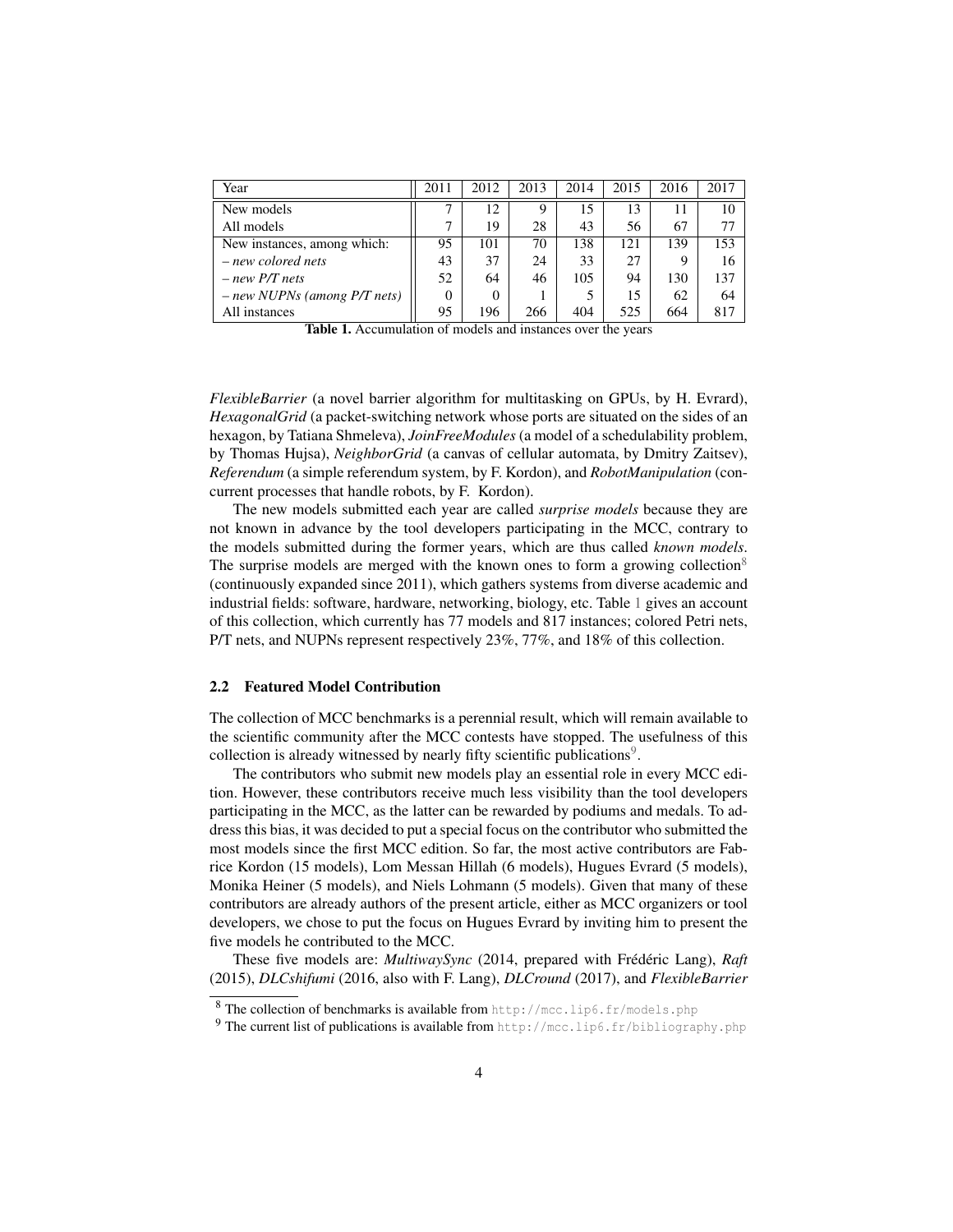(2017). These models share two common points: (i) they all describe involved aspects of the implementation of synchronisation among concurrent processes in modern distributed systems, and (ii) these models have not been expressed directly using Petri nets, but rather generated automatically from formal specifications written in a higherlevel concurrent language. Precisely, these models have been written in LNT [\[19\]](#page-25-3), a concurrent language designed as a modern replacement for LOTOS (ISO/IEC international standard 8807). The LNT specifications are first translated to LOTOS using the LNT2LOTOS translator, which is part of the CADP toolbox [\[18\]](#page-24-1), and then to Petri nets (actually, NUPNs) using the CÆSAR compiler, also available as part of CADP.

*MultiwaySync* [\[15\]](#page-24-2) is a distributed synchronisation protocol that implements multiway rendezvous, the generalization of Hoare's rendezvous [\[25\]](#page-25-4) to more than two concurrent processes. Multiway rendezvous (see [\[20\]](#page-25-5) for an overview) is used by most process calculi to perform synchronisation and communication between an arbitrary number of concurrent processes. It is more complex than ordinary synchronisation barriers, as each process can be willing to participate in several synchronisations at the same time, but can only engage in a single one. *MultiwaySync* implements multiway synchronisation on top of the lower-level, asynchronous message-passing primitives provided by usual networks; the design of *MultiwaySync* revealed subtle bugs in former protocols implementing multiway synchronisation.

*Raft* was obtained by formally specifying in LNT the Raft algorithm [\[37\]](#page-26-0) that enables concurrent processes to reach consensus, even in the presence of failures; this is crucial for implementing fault-tolerant services replicated on many servers, some of which may crash or be unreliable. Raft was designed to replace Paxos, the standard consensus algorithm [\[33\]](#page-25-6), which is notoriously complex and difficult to implement correctly; the rapid adoption of Raft by several companies (Facebook, Hashicorp, CoreOS) illustrates the need for a "simpler Paxos".

*DLCshifumi* and *DLCround* model distributed implementations of two well-known games: shifumi (rock-paper-scissors) and musical chairs. These two models, contrary to the three other ones, have not been written by hand in LNT, but produced automatically using the DLC tool [\[14](#page-24-3)[,16\]](#page-24-4). DLC (Distributed LNT Compiler) generates, from an LNT specification, a distributed implementation running on a set of machines communicating through TCP sockets and synchronizing using the aforementioned *MultiwaySync* protocol. For verification purpose, DLC can also generate a formal model of such a distributed implementation, where the multiway synchronisation protocol used in the runtime is made explicit. This formal model is itself expressed in LNT, and this is the way *DLCshifumi* and *DLCround* have been produced, before being translated to NUPNs.

Finally, *FlexibleBarrier* describes a special barrier used in the context of cooperative kernels, so as to enable multitasking on GPUs [\[39\]](#page-26-1). In this programming model, processes can offer to be killed or forked by the scheduler at precise points of their execution; hence, the number of alive processes varies dynamically and the flexible barrier must interact with the scheduler to know how many processes have to be synchronised.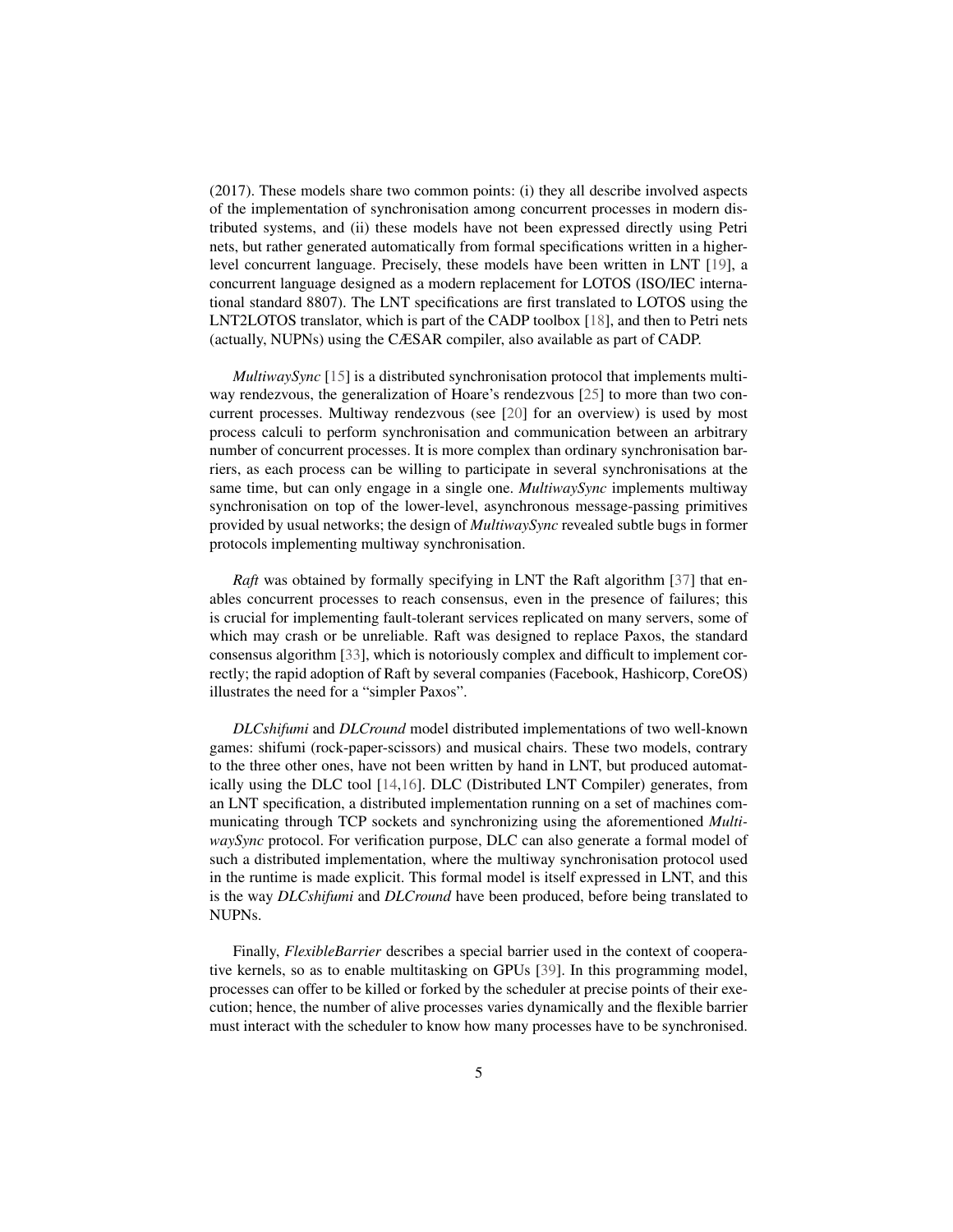#### 2.3 Formulas

Tools competing in the MCC are evaluated over five categories of verification tasks: state-space generation, upper-bounds computation (this category was introduced in 2016), reachability analysis, CTL analysis, and LTL analysis (see their description in Sect. [4.1\)](#page-7-1). To maximize tool participation, we further divided the four latter categories into subcategories containing only formulas with a restricted syntax. Each tool developer may choose in which categories/subcategories the tool participates.

In 2015, we consolidated the formula language and provided simplified XML metamodel for each (sub)category, while preserving backward compatibility with previous MCC editions. Since then, the only change to the general metamodel for formulas has been a redefinition of one atomic proposition (called *place-bound* and used only in the new upper-bounds computation category) because tool developers had reported it would be more convenient.

In 2016, we reduced the number of categories. Previously, subcases were simpler versions (with restricted grammar) of larger cases – for example we had *LTLFireability* and its simpler counterpart *LTLFireabilitySimple*. Since every tool participating in the simple subcategories was also participating in its more general counterpart (with similar results in both categories), they were not interesting any more.

For each model instance and each subcategory, 16 formulas are automatically generated and stored into a single XML file (of which a textual version is also provided for the convenience of tool developers). Each tool participating in the corresponding subcategory is requested to evaluate, on the corresponding instance, all or part of the formulas contained in the XML file.

To obtain formulas of good quality we apply the following process for reachability and CTL formulas (see Figure [1\)](#page-5-0). Using the grammar of each category, we generate 320 random formulas of up to a certain depth (7 operators) for each examination on each model instance. Then, we filter these generated formulas, in two steps to keep 16 of them:

- First, we use SAT solving to filter out formulas that are equivalent to true or false independently of the model.
- Then, we pass formulas to SMC, an ad-hoc CTL bounded model checker specifically developed for the competition. If SMC is able to decide the satisfiability of a formula by examining only the first 1000 reachable states (using BFS exploration), then we discard the formula.

If too many formulas are filtered out we stop filtering and just wait until we reach 16 formulas by random formulas (they thus may be easy to solve) – this happens in particular for models with less than 1000 reachable states.



<span id="page-5-0"></span>Fig. 1. Process to produce formulas in the MCC.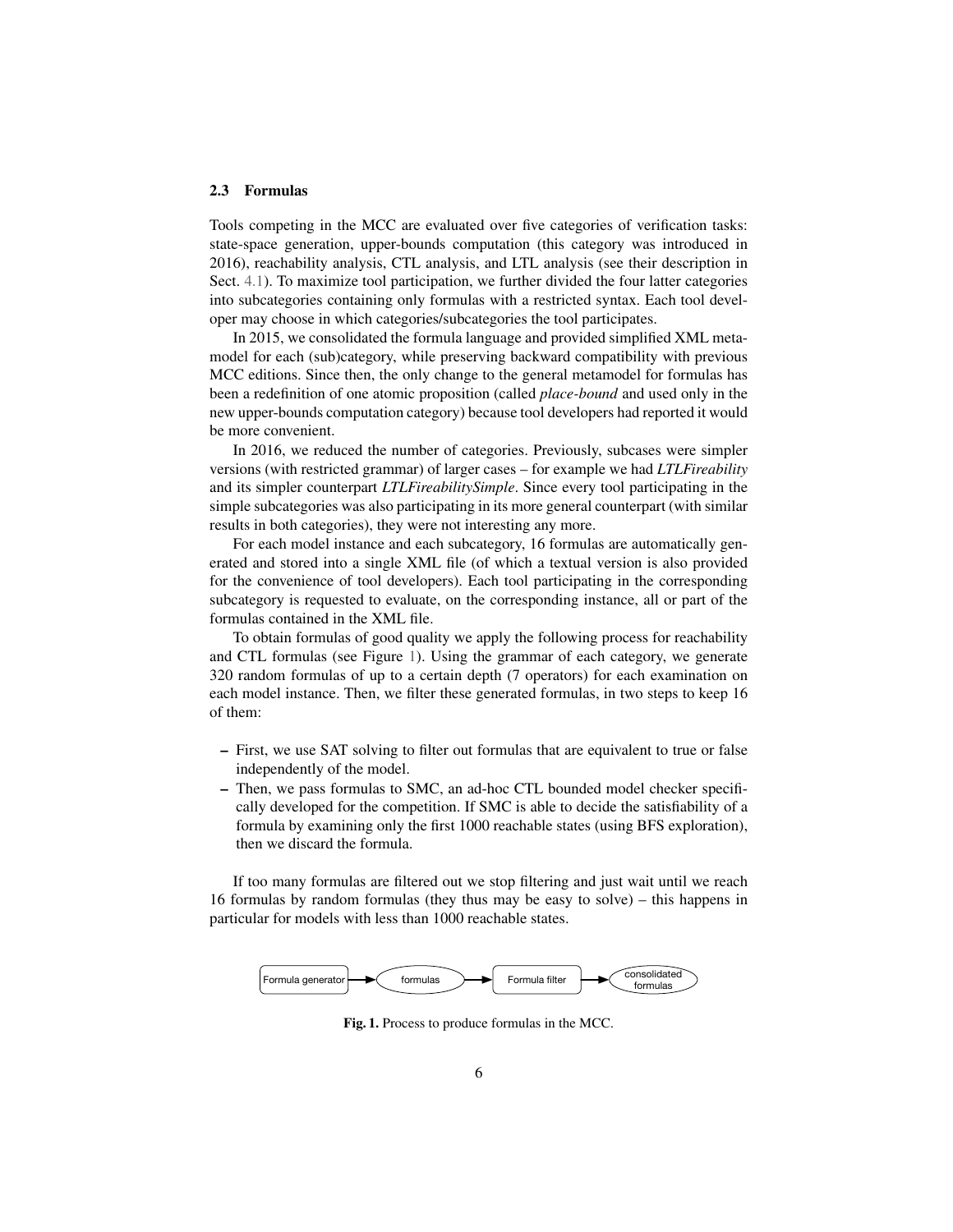Let us illustrate this process on the CTL and reachability formulas produced for surprise models in 2017. 175 360 formulas were produced by the formula generator. Then, only 8 768 consolidated formulas remained after filtering (which corresponds to 5% of the original formulas). Among these consolidated formulas, 8 548 are considered to be difficult<sup>[10](#page-6-1)</sup> (97.5%).

For LTL, the second filter is not active yet and we only discard tautologic formulas by considering that atomic propositions are not trivial; this is less efficient than the process we have set-up for other types of formulas. So, our current focus is on providing a better filtering of LTL formulas (SMC, used to check for the complexity of the computation is specialized for CTL). We also aim at generating more realistic formulas (i.e., that would be as close as possible to human-written formulas).

# <span id="page-6-0"></span>3 Monitoring Environment and Experimental Conditions

Operating the MCC requires to run a tool many times (once per examination per model instance). There were 54 293 runs in 2013, 83 308 in 2014, 169 078 in 2015, 128 682 in 2016, and 91 710 in 2017. To control the increasing need for CPU, we decided to process tools on a subset of the model instances of the models: no model was discarded from the benchmark but most of the instances that could be processed by more than 70% of the tools in 2016 were discarded. Each run can last up to one hour of CPU.

Such a number of executions thus requires a dedicated software environment that can take benefits from recent multi-core machines and powerful clusters. Moreover, we need to measure key aspects of computation, such as CPU or peak memory consumption, in the least intrusive way. To achieve this in an automated way, we developed *B*ench*K*it [\[30\]](#page-25-7), a software technology (based on QEMU) for measuring time and memory during tool execution. First used during the 2013 edition, *B*ench*K*it was regularly enhanced with new capabilities: dramatic reduction of the execution overhead (we need to boot a virtual machine for every run), the possibility to specify precisely the type of emulated processor (to avoid execution problems when several families of intel-compatible processors were used), and the support of multicore virtual machine to allow concurrent executions of tools.

In 2016 and 2017, the number of runs was reduced. In 2016, most tools only submitted one variant and, in 2017, only a subset of the benchmark was selected. On the one hand, this reduction only allowed CPU needs to stay stable despite the growth of the benchmark: 1549 days in 2015, 1481 in 2016 and 1547 in 2017. The main reason is that formulas are getting smarter (especially in the reachability and CTL examinations, extra work being required for LTL), and tools gradually support more examinations. To cope with this need for CPU, we used more machines kindly lent by their owners, namely:

– bluewhale03 and bluewhale07 (respectively 40 cores @ 2.8GHz and 512GB of memory and 32 cores @3.2GHz and 1024 GB of memory) from the University of Geneva, Switzerland,

<span id="page-6-1"></span><sup>&</sup>lt;sup>10</sup> Our ad-hoc CTL bounded model checker could not resolve it by exploring 1000 states.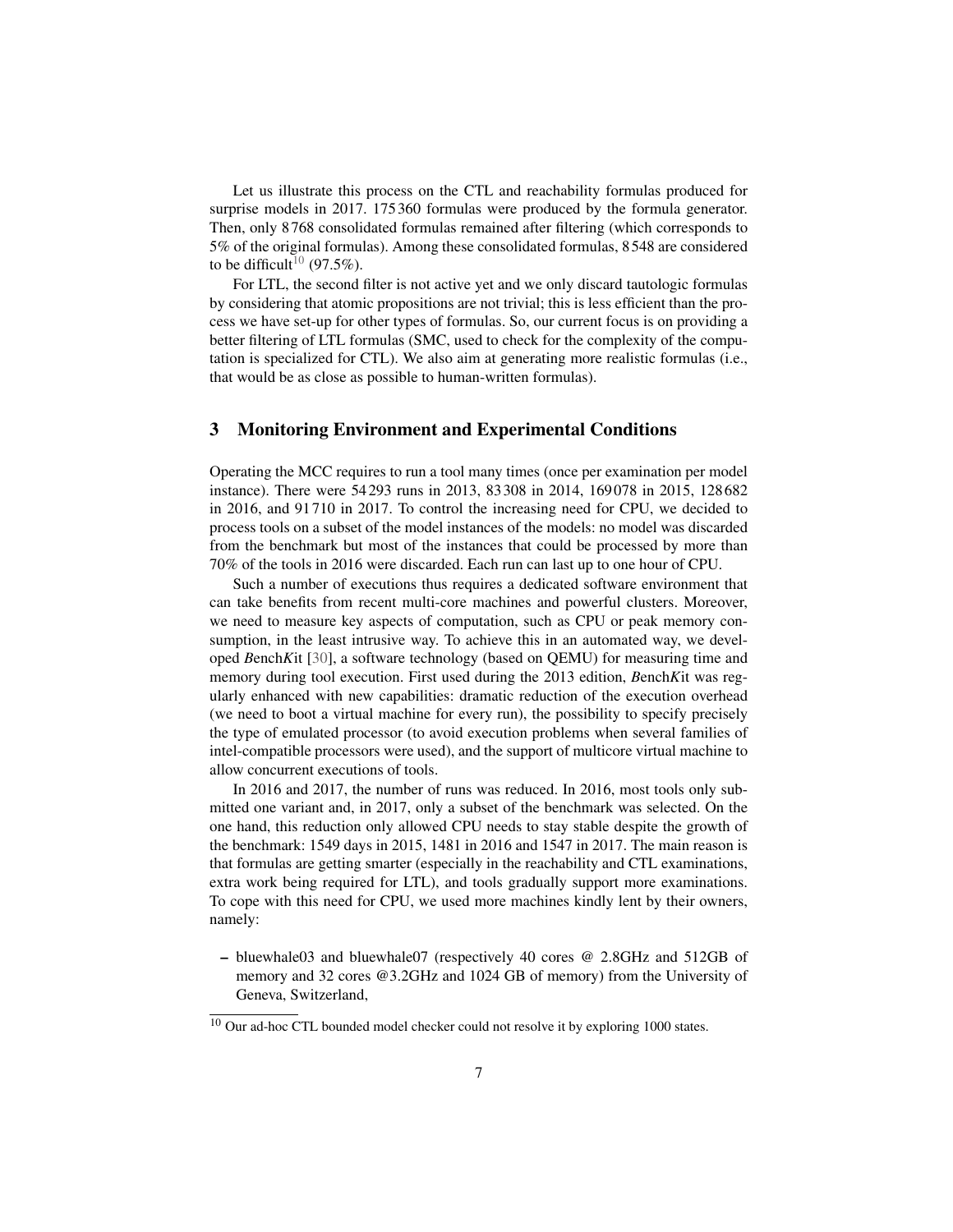- Caserta (96 cores @ 2.2GHz and 1024GB of memory) from the University of Twente, The Netherlands,
- Ebro (64 cores @ 2.7GHz and 1024GB of memory) from the University of Rostock, Germany,
- quadhexa-2 (24 cores @ 2.66GHz and 128 GB of memory) from the University of Paris Nanterre, France,
- small, 12 nodes (24 cores @ 2.4GHz and 64 GB of memory each) out of the 23 of a cluster of machines at Sorbonne University, France.

Of course, to preserve a sound comparison between tools, runs were divided into several consistent subsets. All runs concerning a given model (i.e., all its instances) and for all the examinations were processed on the same computer.

Post-analysis scripts aggregate data, generate summary HTML pages as well as associated charts (there are 53 118), and compute scores for the contest. They are implemented using 15 kLOC of Ada and a bit of bash. *B*ench*K*it itself consists of approximately 1 kLOC of bash.

# <span id="page-7-0"></span>4 Participating Tools and Experimental Results

Nine tools participated in the 2017 edition of the Model Checking Contest: GreatSPNmeddly (Univ. Torino, Italy), ITS-Tools (Sorbonne Univ., Paris, France), LoLA (Univ. Rostock, Germany), LTSmin (Univ. Twente, The Netherlands), Marcie (Univ. Cottbus, Germany), smart (Iowa State Univ., USA), Spot (Epita, Le Kremlin Bicêtre, France), TAPAAL (Univ. Aalborg, Denmark) and Tina (LAAS/CNRS and Univ. Toulouse, France). Tina submitted two variants of the tool (in that case, the rules state that only the best variant is considered for a podium).

In this section, we first summarize the global results of the contest, together with our feedback (from Sect. [4.1](#page-7-1) to Sect. [4.3\)](#page-9-0). Then, each tool getting a gold or silver medal is briefly presented (Sect. [4.4](#page-11-0) onwards).

#### <span id="page-7-1"></span>4.1 Examinations in the contest

Tools are confronted to several examinations: StateSpace, UpperBounds, Reachability, CTL and LTL. *StateSpace* requires the tool to compute the full state space of a specification and then provide information about it. Mandatory information concerns the number of states but tools may also provide additional information like the number of transitions, the maximum number of tokens per marking in the net and the maximum number of tokens that can be found in a place.

*UpperBounds* requires the tool to compute as a integer value, the exact upper bound of a list of places designated in a formula (there are 16 formulas per model instance).

*Reachability*, *CTL*, and *LTL* require the tool to evaluate whether formulas are satisfied or not. For each formula, we consider either state-based atomic propositions or transition-based atomic propositions (16 formulas of each type are provided per model instance). In the Reachability examination some formulas check for the existence of deadlocks.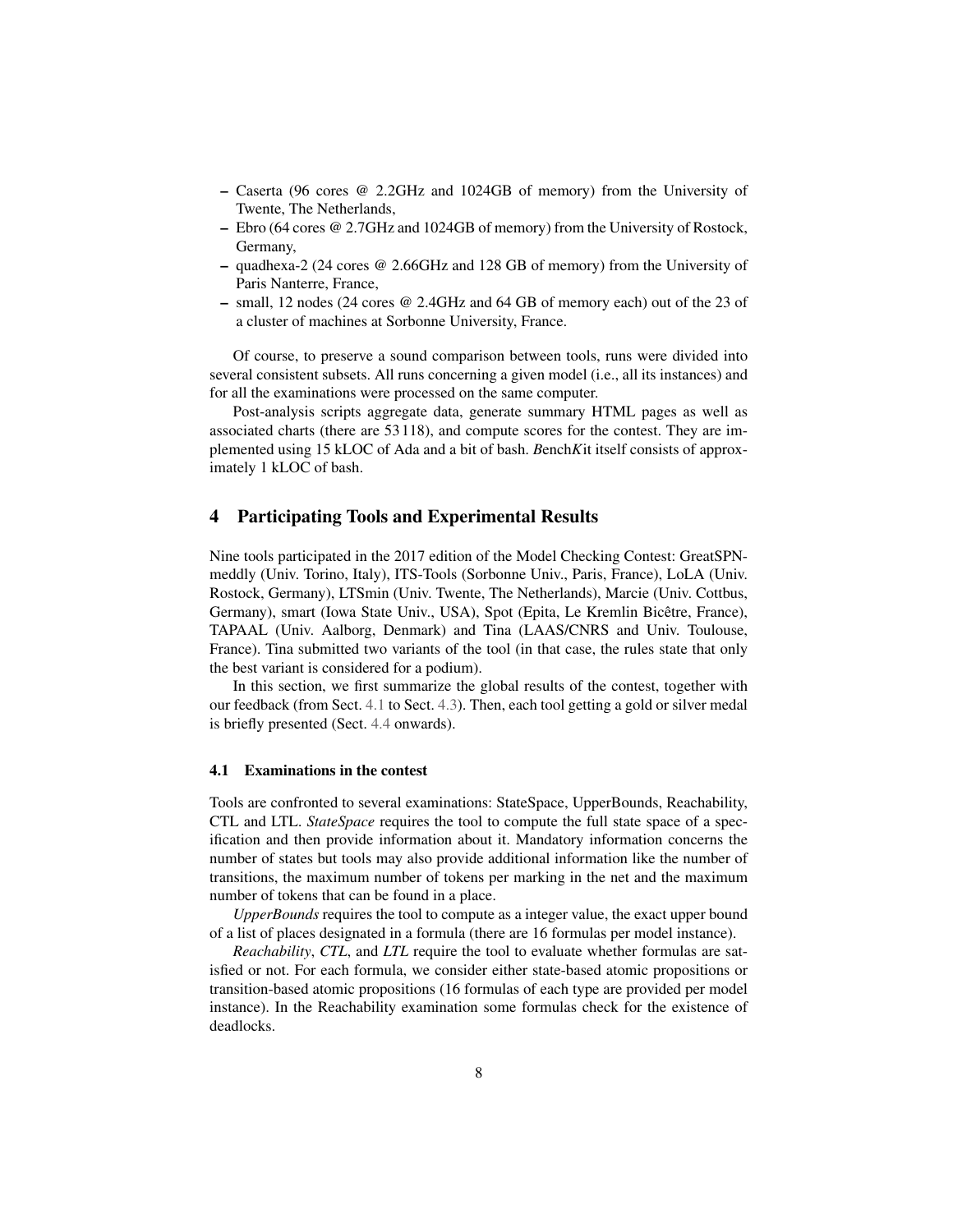## 4.2 Results – Podiums and Confidence Rate

Figure [2](#page-8-0) shows the ranking of the three top tools in the various examinations proposed by the contest<sup>[11](#page-8-1)</sup>. 100% represents the tool having scored the maximum points in the contest and followers' scores are expressed as percentages of this score. In the StateSpace examination, Tina.tedd was ranked second but the other variant was ranked 7*th* out of 8 participating tools. We can also note that, for the UpperBound and CTL examinations, the distance between the third tool and its followers was rather small. In the case of CTL, these tools rely on similar symbolic CTL technology. For UpperBounds, different technologies are used but clearly provide similar performances in the case of our benchmark.

One interesting issue of the contest is to evaluate the confidence improvement over the years. To do so, we introduced in 2015 the notion of confidence rate. This value is computed for each tool on the subset of results that are considered to be sound (a majority of at least three tools providing the same value). Then, among these values, the confidence rate is the ratio between the number of correct values and the number of computed values; this ratio is then converted into a percentage.

Table [2](#page-9-1) shows the confidence rate of the participating tools for 2017. This year, we computed this rate both separately for each examination and globally for all the examinations together. The absence of value means the tool did not participate in the examination.

Detailed results are provided at <https://mcc.lip6.fr/2017>. Let us highlight two interesting aspects: First, most errors were reported to be either in the model importation or formula importation (thus not in the verification algorithms). Some are also due to a divergence in the interpretation of some semantical points (it was the case in 2016 for some tools but no such evidence was detected in 2017). Second, over the years, tools are dramatically improving: from 89.65% in 2015, the average global confidence rate of participating tools moved to 94.20% in 2016 and then 97.34% in 2017. This can be considered as one of the major benefits of the contest for the community.

We note that importation errors are reducing year after year. This year, there was apparently a very few wrong values issued from erroneous implementation of the algorithmic heart of the tools. The lower confidence rate of smart this year is apparently due to some major changes in the architecture handled by master's students.



<span id="page-8-1"></span><sup>11</sup> Full results can be found at <http://mcc.lip6.fr/2017/results.php>

<span id="page-8-0"></span>Fig. 2. Tools in the podium for each examination.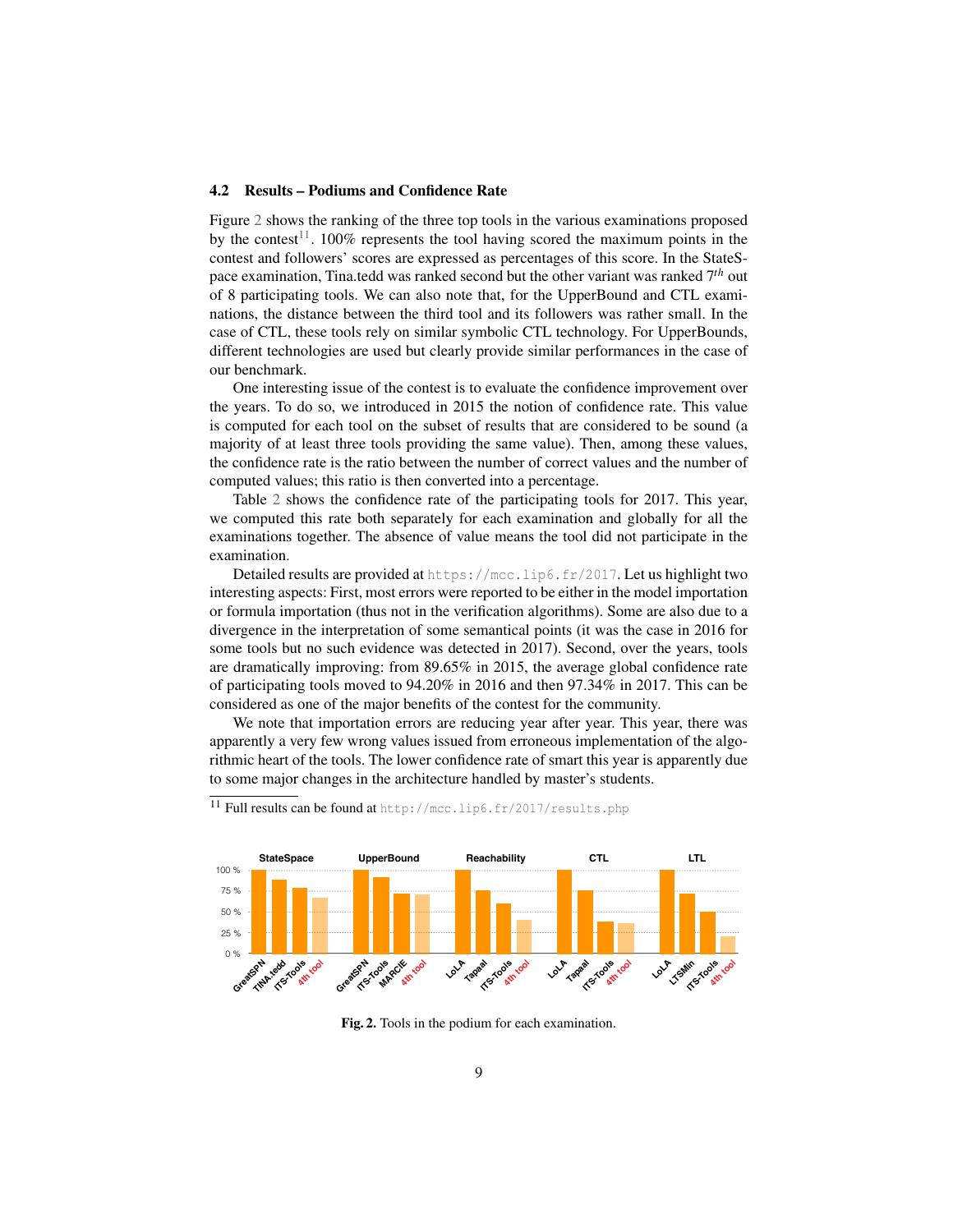| Exam.                  | Global  |         | StateSpace   UpperBounds | Reachability | CTL     | <b>LTL</b> |
|------------------------|---------|---------|--------------------------|--------------|---------|------------|
| GreatSPN-meddly 99.13% |         | 100%    | 98.89%                   | 99.18%       | 99.07%  |            |
| <b>ITS-Tools</b>       | 96.91%  | 100%    | $100\%$                  | 94.68%       | 100%    | 96.33%     |
| LoLA                   | 99.92%  |         | $100\%$                  | 100%         | 99.62%  | 99.97%     |
| <b>LTSmin</b>          | $100\%$ | 100%    | $100\%$                  | 100%         | $100\%$ | 100%       |
| <b>Marcie</b>          | $100\%$ | 100%    | $100\%$                  | 100%         | 100%    |            |
| smart                  | 79.59%  | 79.59%  |                          |              |         |            |
| <b>Spot</b>            | 100%    |         |                          |              |         | 100%       |
| <b>TAPAAL</b>          | $100\%$ | $100\%$ | 100%                     | 100%         | 100%    |            |
| Tina.sift              | 97.84%  | 97.84%  |                          |              |         |            |
| <b>Tina.tedd</b>       | $100\%$ | 100%    |                          |              |         |            |

<span id="page-9-1"></span>Table 2. Confidence rate of the participating tools in 2017.

## <span id="page-9-0"></span>4.3 Involved Techniques

Tools developers were asked to report the techniques used by their tool. The result of this feedback is summarized in Table [3](#page-9-2) for the three best tools in each category. Columns refer to techniques, except for the last three ones which show the type of execution: sequential, parallel in a portfolio mode (e.g., several techniques applied in parallel) or parallel (e.g., dedicated parallel algorithms).

Let us note that, while the winners for StateSpace and UpperBounds examinations are based on symbolic techniques, this is not true for the other examinations where explicit approaches (enriched with optimizations like state compressions, structural reductions or partial orders) are ranked before symbolic tools. This shows that explicit approaches, together with appropriate optimizations, still compete with symbolic tools (we will show more evidences later in this section).



<span id="page-9-2"></span>Table 3. Techniques activated by winning tools in 2017.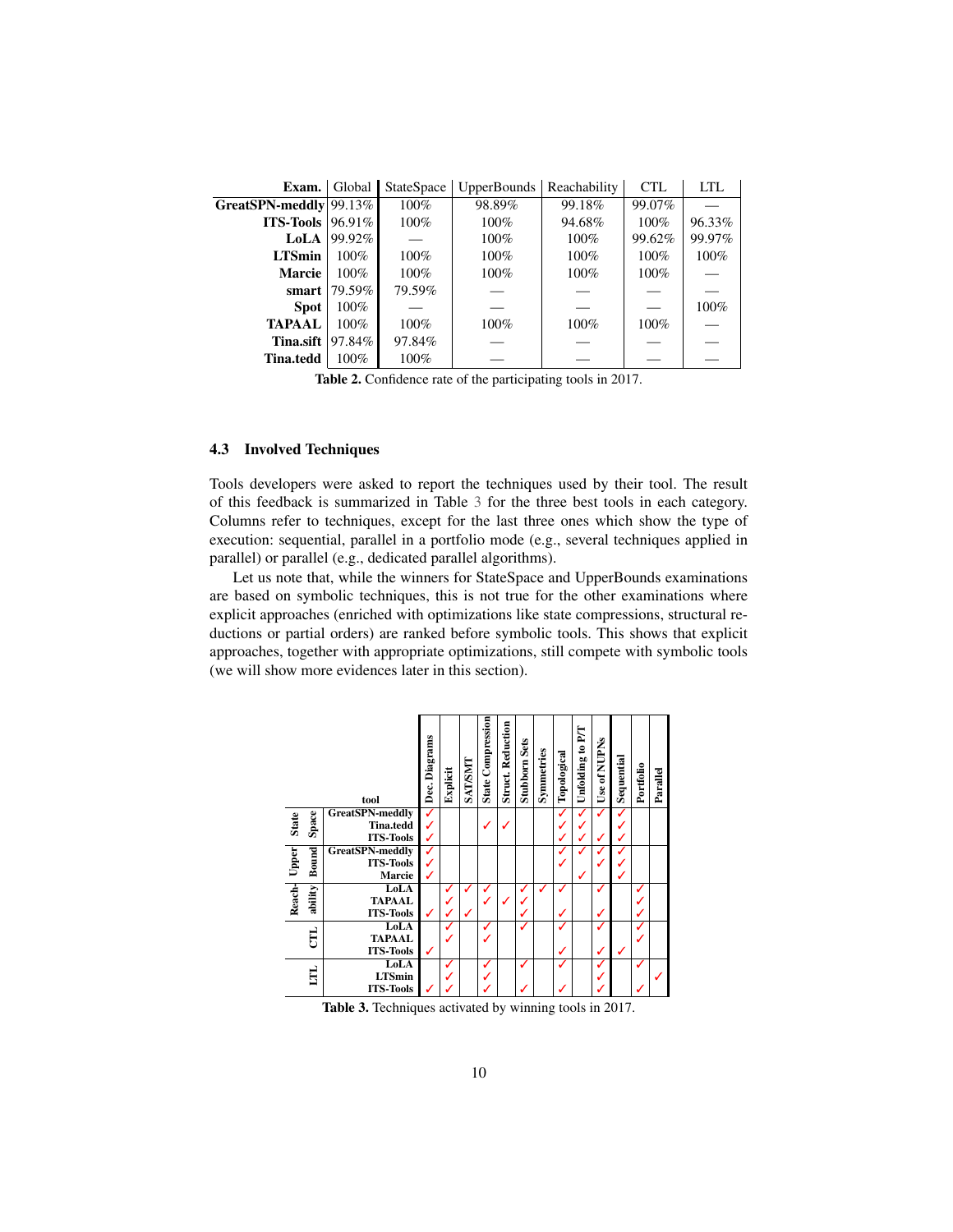<span id="page-10-1"></span>

<span id="page-10-0"></span>Fig. 3. Pondered analysis of symbolic and explicit tools. The first (large) bar in the charts shows the ratio between explicit and symbolic and the two (thin) ones the pondered success rate of each technique when answering examinations. 100% represents all tools or all the computed formulas.

We also note that winning tools often combine several techniques, especially in portfolio mode. This shows a complementarity between the techniques and methods. So, depending on the models and/or the formulas, the best technique varies.

We also observe that the clustering of places that is provided for some models in the NUPN format is used by many tools (it is a way to extract information about the system's structure, for example to compute a better variable order to encode the state space with decision diagrams). A deeper analysis would be of interest to evaluate its impact on tool performances (unfortunately difficult with the currently collected data).

It is globally true that tools participating for several years regularly improve by getting fine-grained inputs from the increasing benchmark of the MCC. Nevertheless, Tina.tedd was globally well ranked for a first participation. At this stage, it is difficult to get more information since most tools so far declare the technique they use on the basis of the examination they compute, and not on the result they are processing. The explicit declaration of the techniques activated result per result will be required in the next edition of the contest so that more accurate information could be gathered for analysis.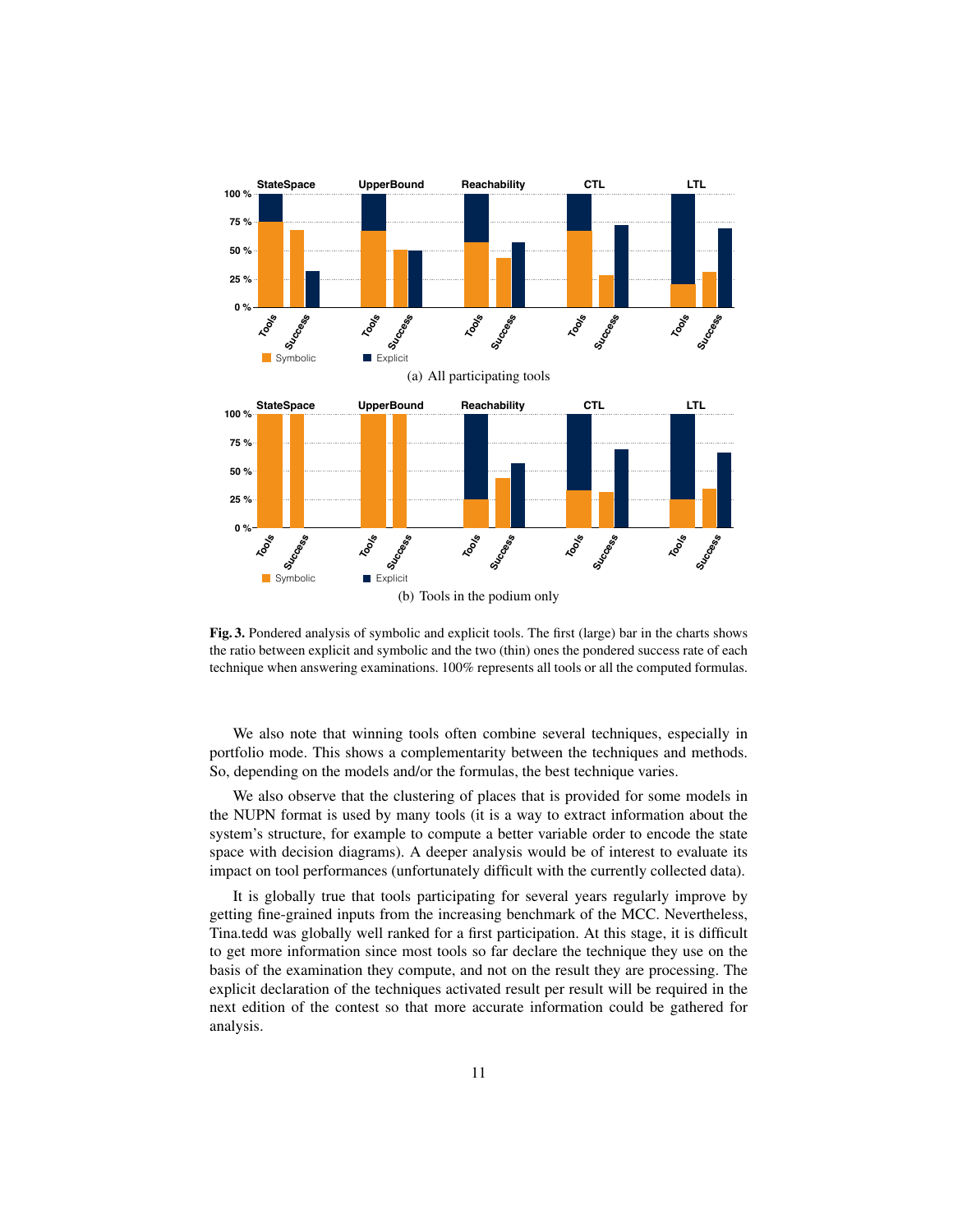|                                                                | for all tools | for podium tools                                       |        |     |  |  |
|----------------------------------------------------------------|---------------|--------------------------------------------------------|--------|-----|--|--|
|                                                                |               | Reach. CTL   LTL   Reach. CTL                          |        | LTL |  |  |
| Satisfied formulas 43 599 29 946 15 251 28 921 19 512 13 521   |               |                                                        |        |     |  |  |
| Unsatisfied formulas 44 446 36 445 52 801 28 879 23 355 49 054 |               |                                                        |        |     |  |  |
|                                                                |               | <b>Total</b> 88 045 66 391 68 052 57 800 42 867 62 575 |        |     |  |  |
| <b>Total formulas</b>                                          | 222488        |                                                        | 163242 |     |  |  |

<span id="page-11-1"></span>Table 4. Dispatching of computed formulas in 2017 by all the tools in the left part, by tools in the podium only on the right part.

The study of the 2017 results can be completed by a pondered comparison between the use of symbolic techniques compared to the use of explicit model checking declared by all tools, and those declared by the tools in the podium (see Figure [3\)](#page-10-0). Since, depending on the examinations, there are sometimes more explicit tools than symbolic ones (and vice-versa), we pondered the techniques declared for correct answers according to the number of symbolic and explicit tools. In these charts, we consider only correct answers.

Figure [3\(b\)](#page-10-1) shows that, for StateSpace and UpperBound, tools in the podium are all symbolic. On the contrary, more tools in the podium rely on explicit techniques (in particular, ITS-Tools uses both, since it is a portfolio approach concurrently operating several techniques). However, an analysis of the results for computed formulas is necessary to refine this impression. Table [4](#page-11-1) summarizes, for all examinations and for every categories of formulas, the number of satisfied and unsatisfied formulas. It also separates the results for all tools (including those in the podium) from those of the tools in the podium only.

We can extract several lessons concerning formulas. First, it appears that 73% of the total computed formulas are produced by the tools in the podium. Second, it appears that most of the computed LTL formulas are unsatisfied (78%). This second fact is of interest because, it is a situation where explicit tools may be advantaged. This is probably related to the fact that, so far, the quality of LTL formulas is poor compared to the one of reachability and CTL ones. We are expecting progress in tackling this issue in the 2018 edition since we are working on a smarter LTL formula generator.

A last fact, not visible in the charts and tables, should be mentioned. Symbolic techniques are often associated with some sort of structural analysis (e.g., the use of NUPN information) to determine an efficient ordering of variables in the encoding of states. Similarly, explicit tools also operate compression techniques (e.g., partial orders).

## <span id="page-11-0"></span>4.4 GreatSPN-meddly

GreatSPN-meddly is a symbolic model checker that is part of the GreatSPN framework [\[3\]](#page-24-5). The main purpose of this tool consists in building the state space of a Petri net model using Decision Diagrams (DD), in order to verify reachability and CTL proper-ties. All DD algorithms are implemented in the Meddly library<sup>[12](#page-11-2)</sup>.

<span id="page-11-2"></span><sup>12</sup> Meddly library: <https://sourceforge.net/projects/meddly>.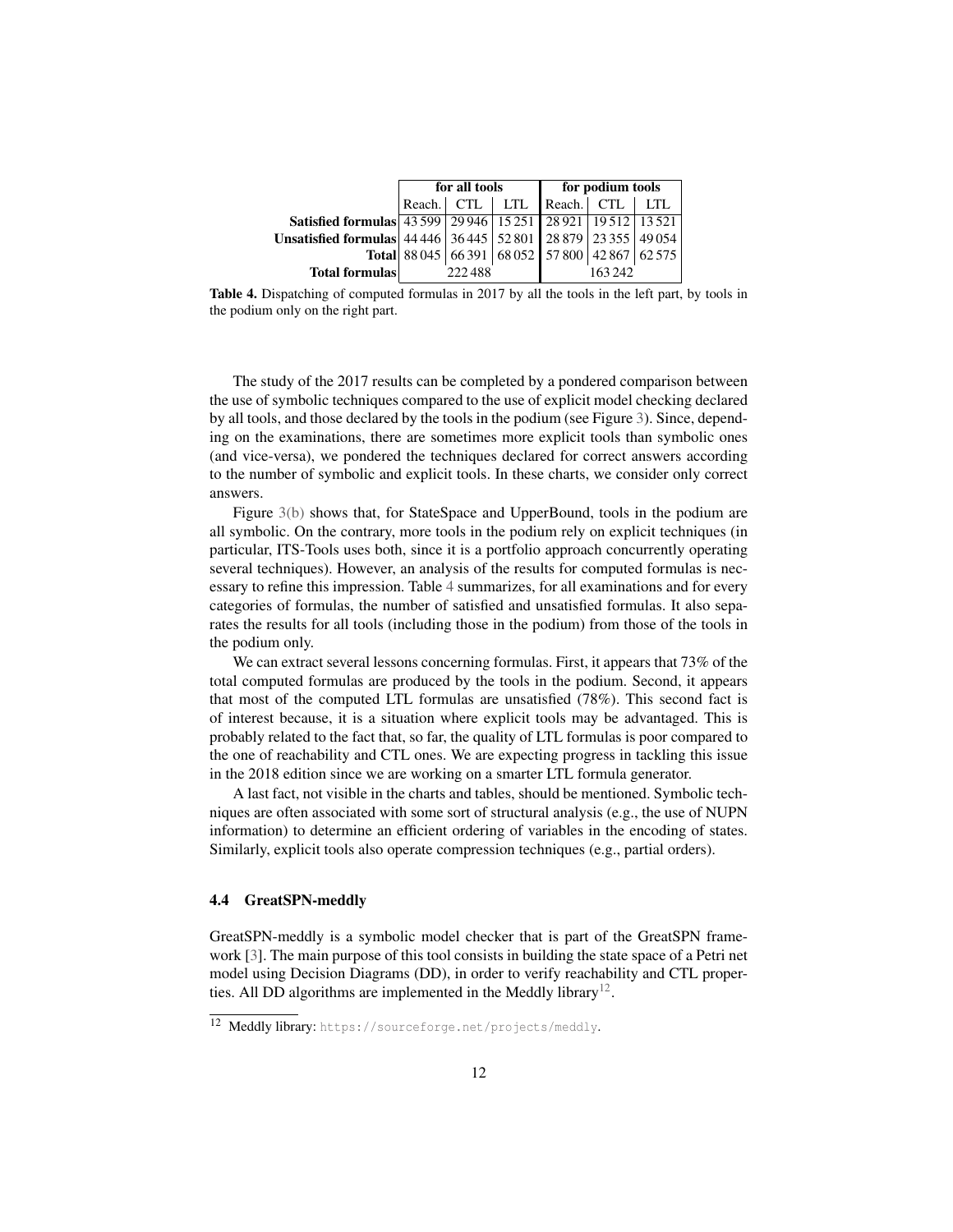GreatSPN-meddly operates on P/T nets with priorities, inhibitor arcs and marking dependent multiplicities. It also supports colored Petri nets through previous unfolding. A key strategy of the tool is the analysis of structural properties. P-semiflows are built before starting the state space, for the purpose of deriving place bounds and for some variable order heuristics. Unfortunately, P-semiflows cannot be built for all models (either because the model does not have any, or because it has an exponential number of them). Therefore, the availability of P-semiflows is optional. If place bounds are not known a priori, a heuristic strategy is used to guess them, with the possibility of restarting the saturation algorithm when the guessed bound is wrong. This is necessary because GreatSPN-meddly uses explicit encoding for transitions (MxD).

The tool includes a small collection of variable ordering heuristics [\[5\]](#page-24-6), such as Force [\[2\]](#page-24-7), Noack [\[23\]](#page-25-8), bandwidth-reduction methods, and some methods explicitly written for GreatSPN-meddly (P-chaining and Gradient-P [\[4\]](#page-24-8)). A meta-heuristic is also available, which computes multiple variable orders, scores them using a metric function, and selects the one with the smallest score. The tool uses a modified version of NES [\[5\]](#page-24-6), called *Weighted* NES (WNES). The WNES value of each method is obtained from the NES score (sum of transition spans) multiplied by a method-dependent weight *W*. Figure [4](#page-12-0) shows the meta-heuristics methods table, with the WNES weight *W* and if the algorithm requires P-semiflows. From the results of the MCC'2017 context, it appears that the new heuristic Gradient-P is very effective. Algorithm weights have been devised empirically.

The model state space is built using the Meddly library, which implements Saturation with chaining using events split by levels. Meddly employs fully-reduced DD for the state space, and identity-reduced DD for the transition relations. Once the state space is built, the tool may evaluate CTL properties on it. CTL formulas are read and evaluated one by one, in sequence. CTL evaluation may optionally produce a tree-like trace for ECTL formulas, in order to present counter-examples (or witnesses) of the evaluated formulas. In order to ensure correctness, the tool was run on thousands of formulas and models provided by the previous MCC editions on a cluster [\[1\]](#page-23-1). The availability of a large set of models from previous MCC editions has been used to fix various bugs in model handling (degenerate models, different interpretation of the CTL semantics for dead states, etc.).

Reported Strengths for 2017. The success of GreatSPN-meddly in the MCC'2017 edition is due to several factors. First, various improvements in the Meddly library made the Saturation algorithm performance significantly better. This improved the scalability



<span id="page-12-0"></span>Fig. 4. GreatSPN-meddly pipeline and WNES meta-heuristic table.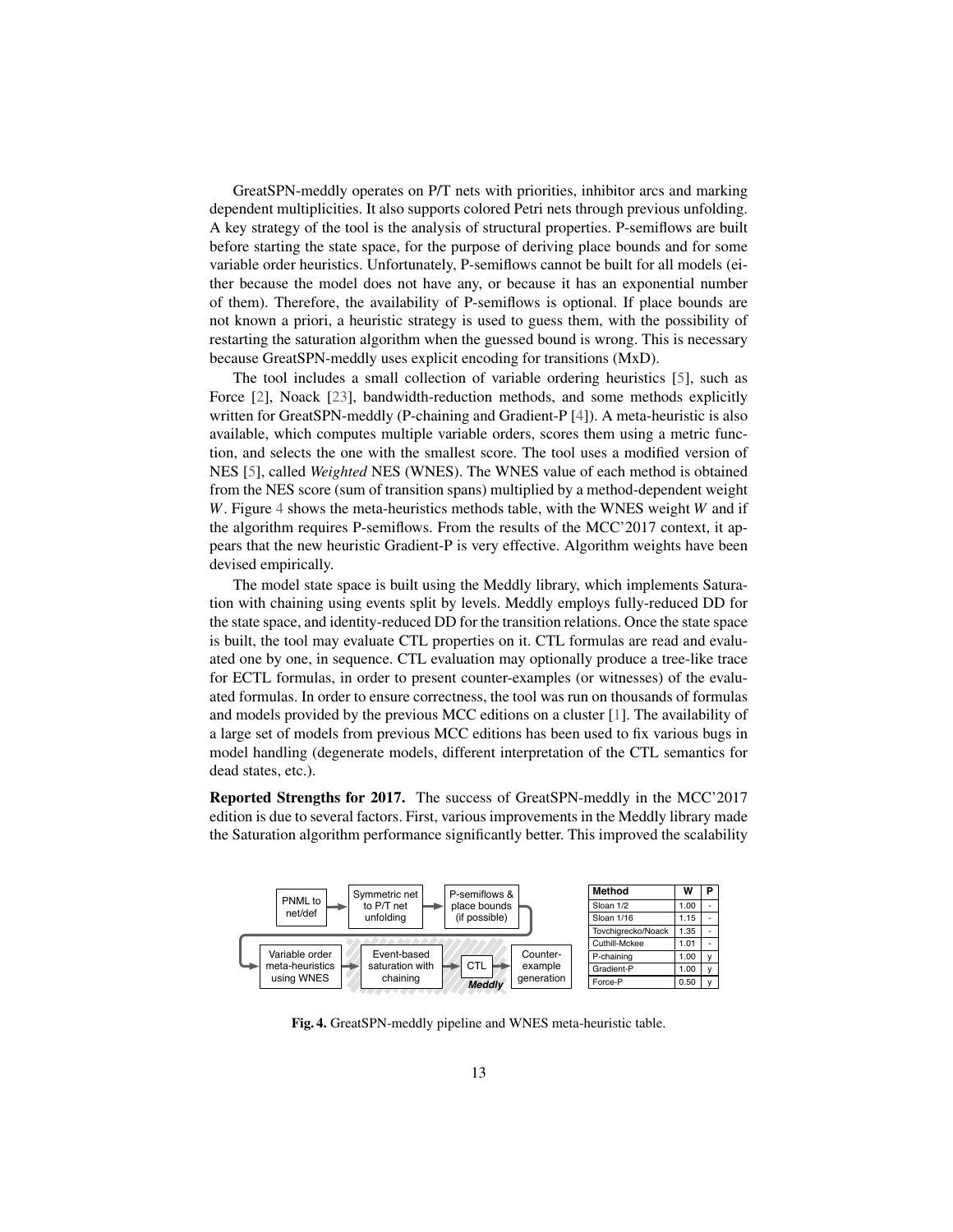of the tool on many large models that could not be computed previously. Secondly, the heuristic variable order strategy is more solid, allowing to find reasonably good variable orders for many models. In particular, some algorithms (Sloan [\[35\]](#page-25-9), Noack and Gradient-P) proved to be very effective in handling the variety of models of the MCC benchmark [\[5\]](#page-24-6). Experience shows that no single heuristic is good enough to treat all models, and a good meta-heuristic is needed. While reasonably good, the current metaheuristic fails on about 25% of the models. More research on good variable ordering metrics is still needed.

Handling the 2017 "Surprise" Models. GreatSPN-meddly does not exploit precomputed data for models, therefore known and surprise models are treated alike. The rational is that the current strategy, statistically evaluated on the known models set, should be "good enough" for arbitrary models. Of course, this is not always true, and in fact the tool failed, for instance, on the BART model.

Lessons Learned from the Contest. GreatSPN-meddly was prepared for the context by running a large benchmark [\[5\]](#page-24-6) to test the correctness of the implementation (comparing results with the previous edition values) and the effectiveness of the various heuristics implemented by the tool. This benchmark proved to be of significant value, both to understand the actual performance of many known variable order heuristics, and to test new ones (Gradient-P). The availability of the model set and the previous editions' results is therefore of great value for tool development and testing, and its value goes beyond the MCC competition.

## 4.5 ITS-Tools

ITS-tools [\[40\]](#page-26-2) is a model-checker supporting both multiple solution engines and multiple formalisms using an intermediate pivot called the Guarded Action Language (GAL). Both colored models and P/T models are translated to GAL. Properties are translated conjointly with the model to properly trace atomic propositions to their target expressions in GAL.

For colored models, ITS-tools rely on PNMLFW (<http://pnml.lip6.fr/>) a Java reference implementation of the PNML standard to parse the model, then translates the model to a Parametric GAL model (which is roughly the same size as the colored model). During this process, a decomposition of the system is inferred from the color domains, trying to maximize existence of similar sub components. The parametric GAL model is then instantiated to a plain GAL model, but this process exploits binding symmetry as well as sequences of alternatives that provide compact transition representations. As a result, the GAL model obtained is often orders of magnitude smaller than an equivalent P/T (but is semantically equivalent).

For P/T models, ITS-tools embed a simple parser in SAX, then translate to a plain GAL specifications (roughly the same size as the P/T). If NUPN information is available, it also build a corresponding decomposition of the system into an *Instantiable Transition System* (ITS, which gives the tool its name).

After this translation step, ITS-tools obtain a GAL model embedding a set of properties, and possibly a decomposition of the system. At this stage, ITS-Tools operate a number of basic structural reductions before going to state-space exploration. This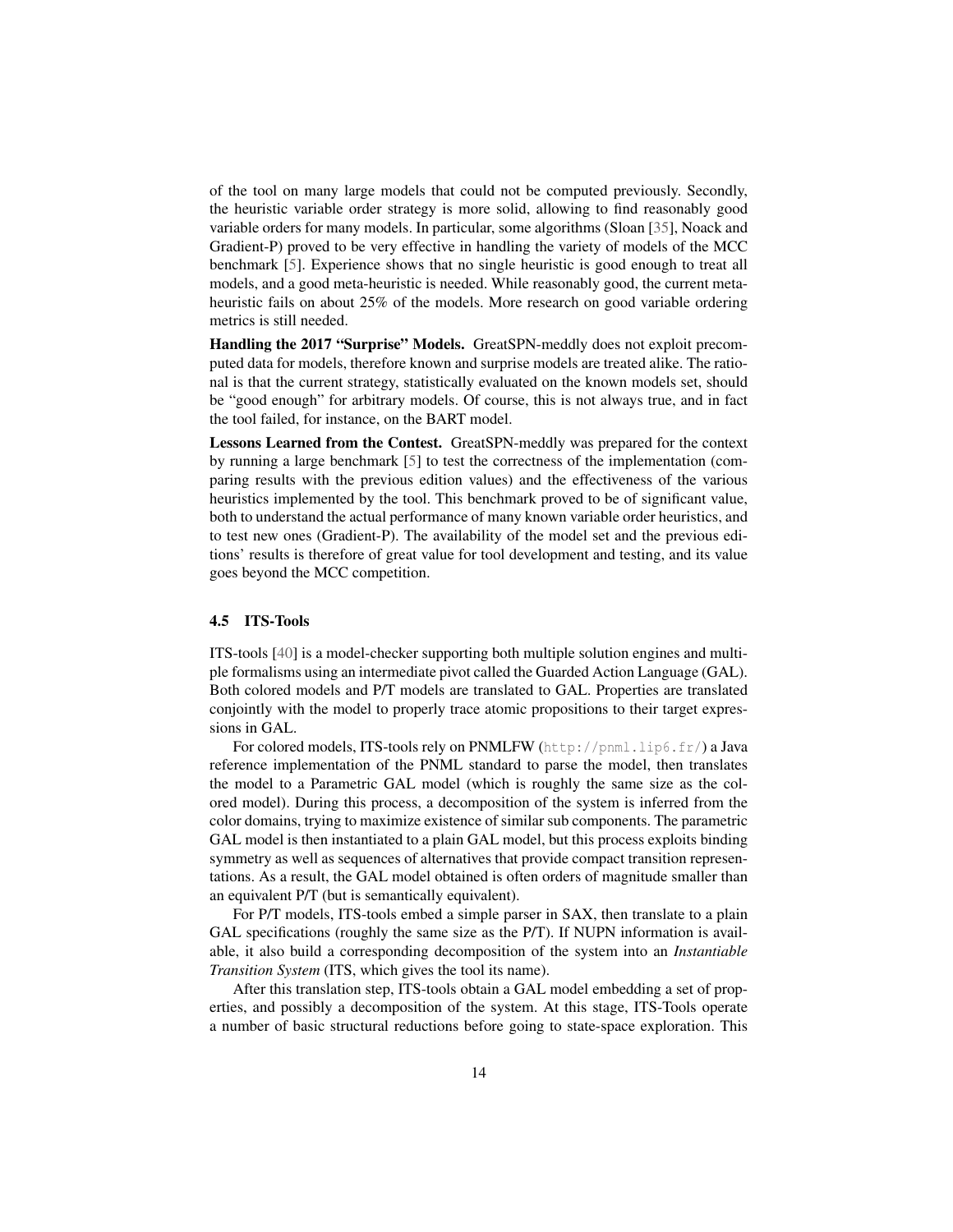is effective at removing constant marking places, detecting test arcs, redundant transitions. . ITS-tools also test and simplify properties that can be decided immediately, either by looking at the initial state or when simplification yields a tautology for true or false.

Symbolic Engine. The resulting model is analyzed with our core symbolic solution engine based on Hierarchical Set Decision Diagrams (SDD) [\[9\]](#page-24-9). This engine exploits all the features of GAL, including hierarchy and the sequential composition semantics, so that small GAL models (e.g., as produced by our colored translation path) are often checked very efficiently. The engine benefits greatly from the model decomposition into ITS (colored or NUPN models). ITS-tools use a single variable ordering heuristic, based on Force [\[2\]](#page-24-7). All examinations are supported on this symbolic engine, and ITS-Tools did reach 100% confidence for answers from this solution engine.

For place bounds and reachability queries, one can simply navigate the SDD representing the full reachable state space, computed using advanced symbolic algorithms including variants of *saturation*.

For CTL, ITS-tools operate a translation to a forward CTL formula where possible, and use variants of constrained saturation to deal with EU and EG operators. ITS-Tools use a general yet precise symbolic invert to deal with predecessor relationships when translation to forward form is not feasible. Some early detection of emptiness was implemented, that helps reduce the workload for simpler formulas (there are yet many in the contest).

For LTL, ITS-tools rely on Spot  $[13]$  to translate the properties to Büchi variants, then use our SLAP hybrid algorithm [\[12\]](#page-24-11) to perform the emptiness check. This algorithm leverages both the desirable on-the-fly properties of explicit techniques and the support for very large Kripke structures (state spaces) thanks to the symbolic SDD backend. All symbolic operations benefit from state-of-the-art saturation variants where feasible.

SAT Modulo Theory Engine. ITS-tools implements translations of the semantic bricks of GAL to SMT predicates enabling the use of solvers such as Z3 (Microsoft) or Yices2 to answer a variety of questions on the model. The encoding of GAL semantics assumes that the model is deterministic however, so the tool needs to determinize the GAL model (an operation that can be explosive for models coming from colored nets) before using the SMT solver. ITS-tools encode the constraints that reflect transition steps, as well as a basis of P-invariants computed using a classic algorithm<sup>[13](#page-14-0)</sup>. If the net is one-bounded (presence of NUPN information) that is also encoded.

With these bricks, ITS-tools implements a bounded-model checking (BMC) decision procedure able to assert that an invariant is contradicted at some depth of exploration. This task is run in parallel with a K-Induction decision procedure able to assert that an invariant holds. These decision procedures are currently rarely competitive with the SDD engine, but they are very good at detecting structurally unfeasible behavior (i.e., K-Induction at step 1 answers many queries), and BMC works well when short counter-example traces exist. These strategies also deal with unbounded nets, though there are very few of these in the contest.

<span id="page-14-0"></span><sup>13</sup> Adapted from the APT tool <https://github.com/CvO-Theory/apt>.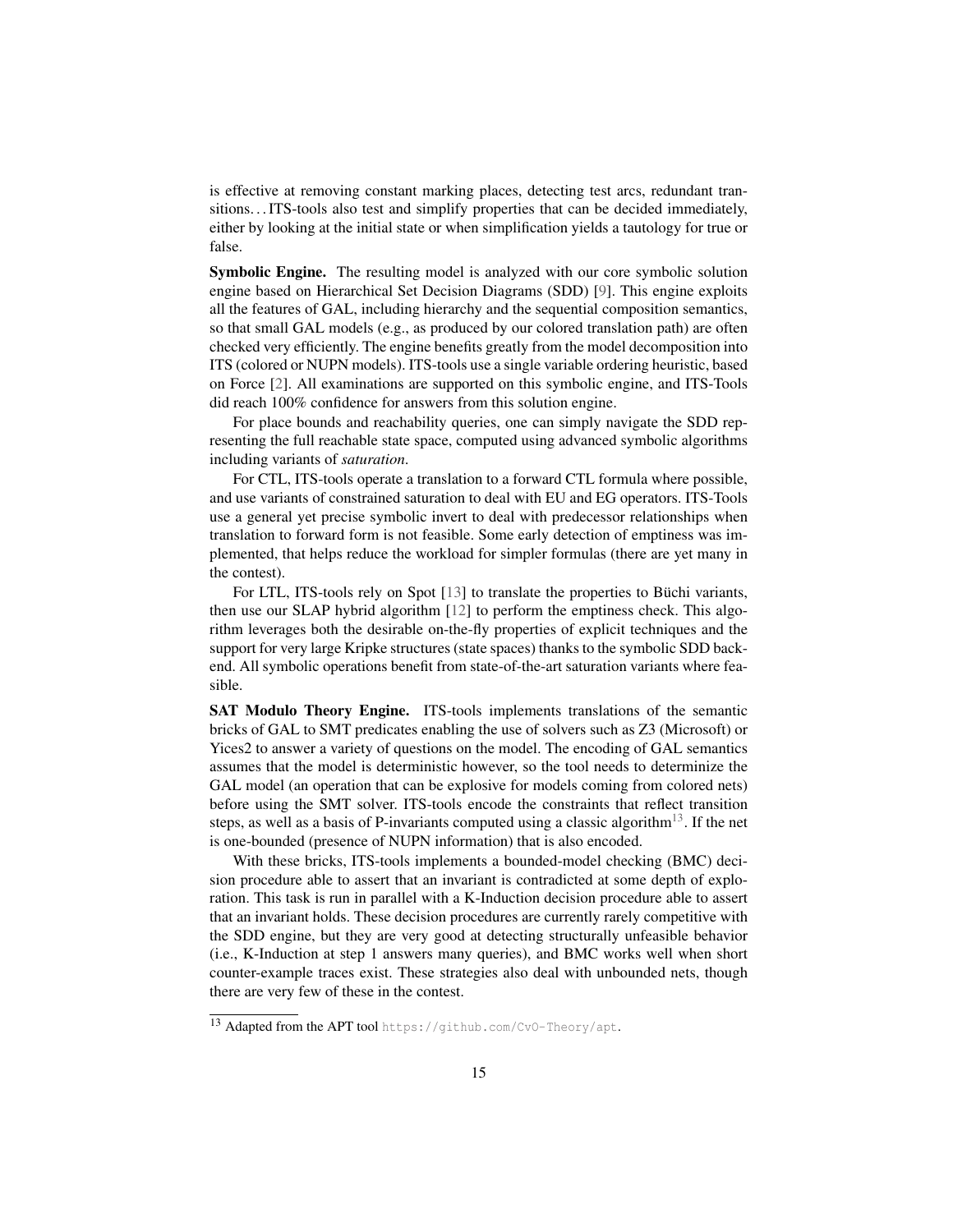Explicit and Partial Order Reduction Engine. ITS-tools implement a translation from GAL to PINS [\[29\]](#page-25-10), the format used by the LTSmin tool set. This enables the use of their many verification strategies on GAL models. ITS-tools uses this translation to participate in the reachability and LTL categories only; the only engine for CTL in LTSmin is symbolic which seems redundant with respect to the SDD solution. Mostly the authors wanted to complement their symbolic methods with an explicit solution, that might deal well with models where symbolic techniques fail (e.g., due to not finding a good variable order). To be fair (it is also a competitor), LTSmin is severely limited in its resource usage. ITS-tools focused this year on enabling partial order reduction in LTSmin (POR) if possible (reachability and stuttering invariant LTL properties). To this end the SMT translation bricks were reused to compute event dependency information using the SMT solver.

Further information on the tool is available from <http://ddd.lip6.fr>.

Reported Strengths for 2017. ITS-tools are a mature toolset, able to compete in every single category of the contest including colored nets, and place on the podium in each of them. When possible, we ran the various solution engines in portfolio mode, dedicating up one thread and most memory to SDD, two threads and negligible memory for SMT, and (only) one thread with bounded memory for LTSmin.

ITS-Tools main strength remains its symbolic solution engine based on SDD, which historically held the gold in StateSpace for a long time. The SMT solution does answer some queries very fast in many cases, but these are often relatively trivial properties *in fine*. The explicit engine suitably complements the other solutions, answering many complex queries easily when POR can be activated.

Handling the 2017 "Surprise" Models. ITS-tools treat surprise models exactly like known models, except for Philosophers and SharedMemory models that were manually rebuilt to take advantage of ITS characteristics. The surprise models were handled relatively well by the SDD engine, yielding overall quite good results on this category this year.

Lessons Learned from the Contest. Unfortunately the integration of LTSmin within ITS-tools was buggy in certain cases (bad import/export) so that reliability in both Reachability and LTL was negatively impacted. These problems have been patched. In the post-analysis of the results, the authors detected some unexpected performance bottlenecks that could be solved (LTL translation, time to compute dependency matrices for LTSmin).

The competition drives the development of better and more efficient tools, certainly the authors were inspired by discussing with the other competitors and will integrate some of their ideas by next year, starting with GreatSPN's new meta-order heuristics [\[5\]](#page-24-6).

## 4.6 LoLA

LoLA 2.0 is a model checker based on explicit state space exploration and structural Petri net methods. In the reachability competition, LoLA employs a portfolio consisting of state space generation (with stubborn set reduction), the state equation technique [\[41\]](#page-26-3), a SAT based siphon/trap check [\[36\]](#page-26-4), and a random walk procedure. In all other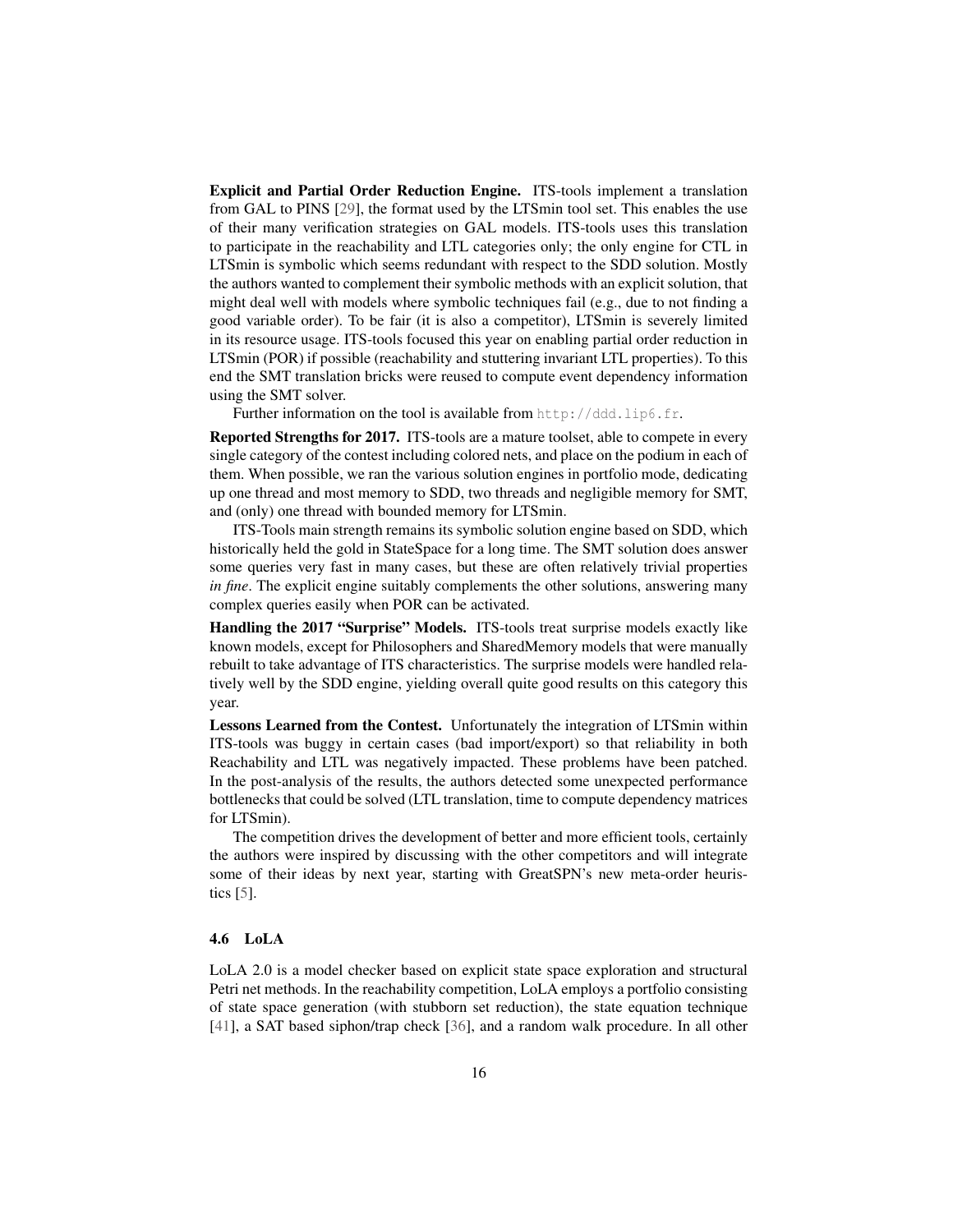categories, LoLA used standard explicit model checking algorithms. In 2017, stubborn sets were added to the LTL and CTL categories. In the deadlock category, LoLA used the symmetry reduction as well [\[38\]](#page-26-5).

Reported Strengths for 2017. In 2017, LoLA's developers enabled all the procedures to directly cope with FIREABLE predicates (instead of translating them to place-based predicates). In consequence, LoLA won all fireability subcategories in the MCC 2017. In the CTL and reachability competitions (counting only P/T nets), the advance in the fireability subcategory was large enough to compensate a backlog in the cardinality subcategory.

Many results for LoLA (especially in the reachability category) were produced by the non-standard techniques (symmetry, state equation, siphon/trap, and random walk). This way, LoLA earned many points for solving problems. In several cases, state space search would have solved the problems, too. However, the quick answers by the nonstandard procedures gained a lot of bonus points, and saved time that could be transferred to the remaining problems in an examination. LoLA used an enhanced time management for scheduling the available run time to the 16 queries of an examination.

In CTL, LoLA benefitted from its formula preprocessing. Several problems were found to be equivalent to a reachability query, so LoLA could use the much more advanced reachability portfolio. Points gained this way were just enough to stay ahead of TAPAAL.

In LTL, the model checker was completely re-implemented, for the purpose of removing the semantic discrepancies to other tools. The new model checker uses the acceptance condition proposed in [\[21\]](#page-25-11) which permits much earlier termination in the FALSE case. In fact, about 80% of answers given by LoLA on LTL queries were FALSE answers.

Moreover, LoLA changed the translation of LTL formulas to Büchi automata. In particular, large Boolean combinations of atomic propositions are now treated as single atomic propositions. This way, a lot of translation time is saved. The resulting Büchi automata (hence, the resulting state space) becomes much smaller. These changes propelled LoLA from 70% success (in 2016) to more than 90% in 2017.

The state equation is responsible for more than 50% of the UNREACHABLE answers and quite some REACHABLE answers. Compared to 2016, the transformation of the reachability problem to a disjunctive normal form (DNF) required for the state equation was re-implemented. Instead of using the slow term rewriting system mentioned above, LoLA processes the transformation directly. In this course, LoLA added a simple static analysis that permits the detection of duplicates in the subformulas. This way, the resulting DNF is much smaller and LoLA can handle several problem instances that ran out of memory before.

Handling the 2017 "Surprise" Models. LoLA reads Petri net models in its own file format. Hence, translating the PNML [\[24\]](#page-25-12) files of the MCC has always been an issue. Thanks to a translator provided by Silvano Dal Zilio (Toulouse), LoLA was able for the first time to process colored Petri nets. Furthermore, LoLA replaced a Python script for translating PNML to the LoLA format with a parser based on flex and bison. This way, translation time of some large net input files could be reduced from more than an hour to a few seconds. Unfortunately, the script did not anticipate all extensions of PNML, so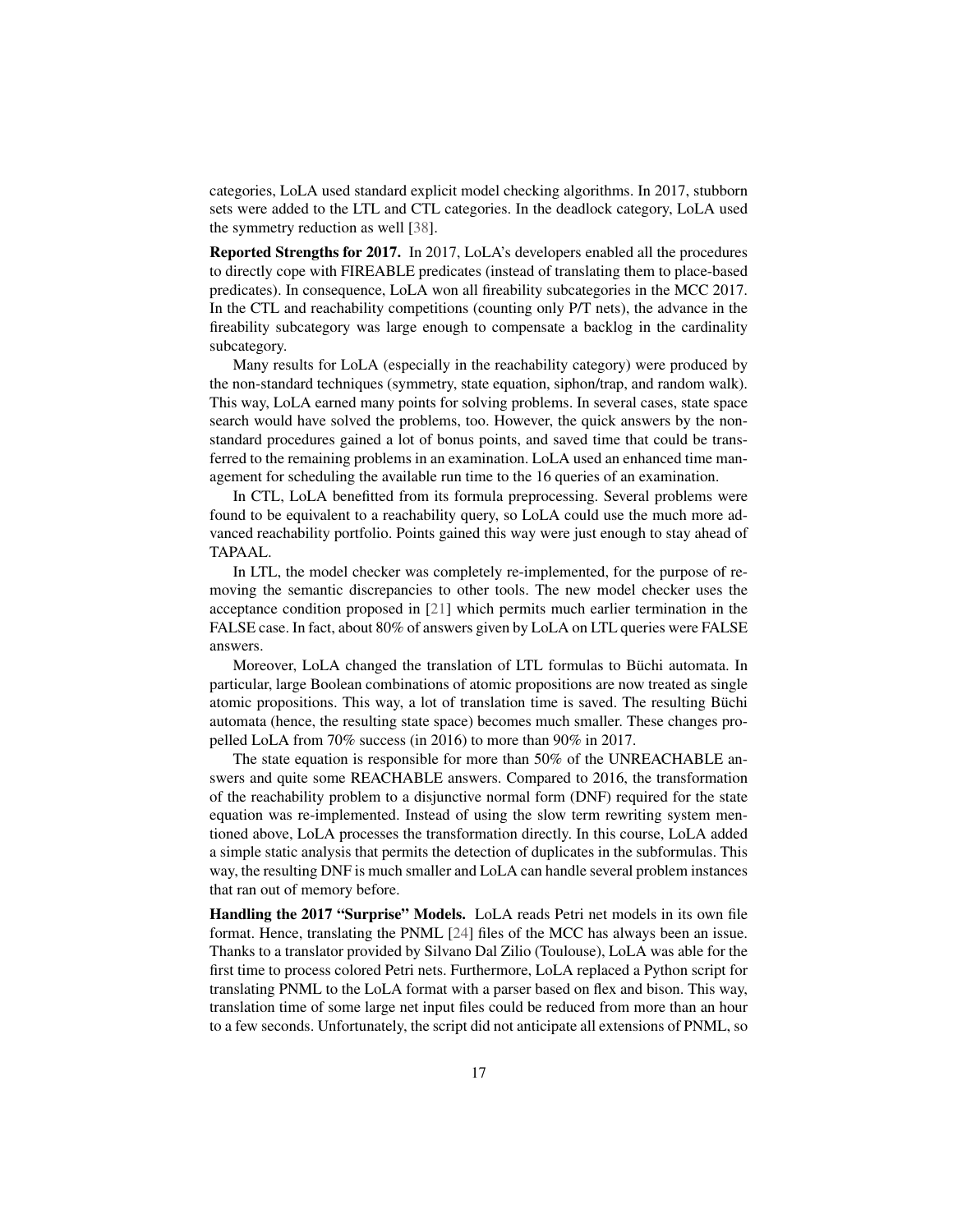a translation error caused the loss of all the scores for one of the surprise nets. Finally, LoLA has a new preprocessor for formulas. Huge conjunctions and disjunctions are no longer handled by a (too slow) term rewriting system. Instead, LoLA processed these subformulas with dedicated routines. In consequence, LoLA had more time in 2017 to work on the actual verification tasks.

Lessons learned from the contest. To win a category, it is necessary to have strong verification techniques. Under the conditions of the contest, explicit techniques appear to be ahead of symbolic methods. Thanks to the on-the-fly principle, it seems to be easier for explicit model checkers to earn the low hanging fruits. LoLA ranked only few points ahead of its strongest competitors. Hence, it becomes more and more important to look into data structures and algorithms and to remove all the unnecessary computations. The contest is an excellent motivation for investing time into LoLA. LoLA benefits a lot from the increased confidence (the large benchmark identified remaining bugs) and the efforts spent on better performance. At the same time, success in the contest considerably increases the visibility of LoLA.

## 4.7 LTSmin

LTSmin<sup>[14](#page-17-0)</sup> [\[29\]](#page-25-10) has competed in the MCC since 2015. Already in the first editions, LTSmin participated in several subcategories, while since 2017 LTSmin competes in all subcategories, except for colored Petri nets, and reporting the number of fireable transitions in the marking graph.

LTSmin has been designed as a language independent model checker. This allows developers to reuse algorithms that are already implemented for other languages, such as Promela and mCRL2. For the MCC, the developers only needed to implement a PNML front-end and translate the MCC formula syntax. Improvements to the model checking algorithms, like handling integers in atomic formulas, can now in principle also be used in other languages.

LTSmin's main interface is called the Partitioned Interface to the Next-State function (PINS) [\[29\]](#page-25-10). Each PINS language front-end needs to implement the next-state function. It must also provide the initial state, and a dependency matrix (see below). The multi-core explicit-state and multi-core symbolic model checking back-ends of LTSmin use this information to compute the state space on the fly, i.e., new states and atomic predicates are only computed when necessary for the algorithm.

A key part of LTSmin are its dependency matrices. Dependency matrices must be precomputed statically by the front-end, and are extensively used during reachability analysis and model checking. An example Petri net, with its dependency matrix, is given in Figure [5.](#page-18-0) Here transition  $t_1$  does not depend on  $p_3$  or  $p_1$  in any way. Also for properties, a dependency matrix (computed by LTSmin) indicates on which variables each atomic predicate depends. For instance, the dependency matrix of some invariant is shown in Figure [6.](#page-19-0) This invariant demonstrates LTSmin's new native property syntax. A finer analysis that distinguishes read- and write-dependencies [\[34\]](#page-25-13) pays off, in particular for 1-safe Petri nets.

<span id="page-17-0"></span><sup>14</sup> <http://ltsmin.utwente.nl>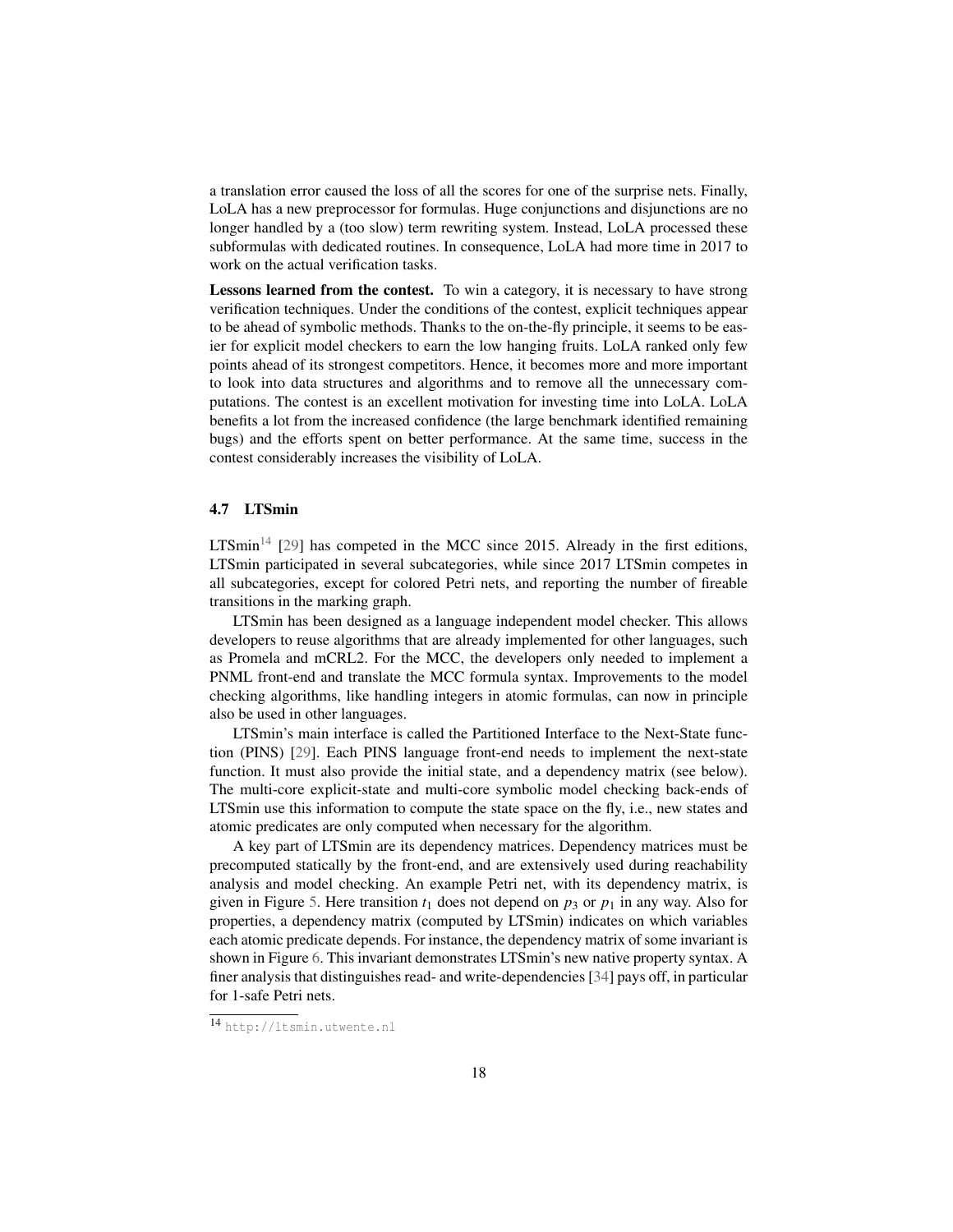The MCC's reachability and CTL categories are tackled with the multi-core symbolic back-end of LTSmin, which relies on the multi-core Decision Diagram framework Sylvan [\[11\]](#page-24-12). Consequently, in these categories, typically billions of states in the marking graph can be explored. The LTL category is handled by the multi-core explicit-state back-end, relying on efficient parallel SCC decomposition [\[8\]](#page-24-13).

Reported Strengths for 2017. In the reachability analysis categories, LTSmin competes using the symbolic back-end [pnml2lts-sym](http://ltsmin.utwente.nl/assets/man/pnml2lts-sym.html), handling enormous state spaces by employing decision diagrams. However, good variable orders are essential. LTSmin provides several algorithms to compute good variable orders, which operate on the transition dependency matrix, for instance Sloan's algorithm [\[35\]](#page-25-9) for profile and wavefront reduction. LTSmin computes the marking graph symbolically and outputs its size. To compete in the UpperBounds category, LTSmin maintains the maximum sum of all tokens in all places over the marking graph. This can be restricted to a given set of places (using, e.g.,  $-\text{maxsum}=p_1 + p_2 + p_3$ ). For the ReachabilityDeadlock category, the symbolic tool performs deadlock checking on the fly. Also invariant checking (the approach for ReachabilityFireability, and ReachabilityCardinality) is performed on the fly. Invariants can be specified through the  $-$ invariant [option.](http://ltsmin.utwente.nl/assets/man/ltsmin-pred.html)

LTSmin is unique in the application of multi-core algorithms for symbolic model checking. In particular, both high-level algorithms (exploring the marking graph, and traversing the parse tree of the invariant), as well as low-level algorithms (decision diagram operations) are parallelized. This form of true concurrency allows LTSmin to benefit from the four CPU cores made available in the MCC, instead of a portfolio approach.

The approach LTSmin uses to compete in the CTL model checking categories builds upon symbolic state space generation. After the marking graph is constructed symbolically, the CTL model checking starts. LTSmin's symbolic back-end employs a straightforward *µ*-calculus model checker with both high-level and low-level parallelism. Similarly to invariant checking the parse tree of the *µ*-calculus formula is traversed in parallel, as well as the low-level decision diagram operations. LTSmin translates CTL $*$  (a strict superset of CTL) to  $\mu$ -calculus using tableaux, and evaluates the translated formula. CTL model checking in LTSmin is triggered by the --ctl [option](http://ltsmin.utwente.nl/assets/man/ltsmin-ctl.html) to pnml2lts-sym. For LTL model checking, LTSmin uses explicit-state model checking. So here, each reachable marking of the Petri net is considered individually. However, advanced search techniques are employed to find counter-examples as quickly as possible. In particular, the parallel SCC decomposition using a concurrent Union-Find struc-



<span id="page-18-0"></span>Fig. 5. Example Model: Petri Net (left) and Dependency Matrix (right)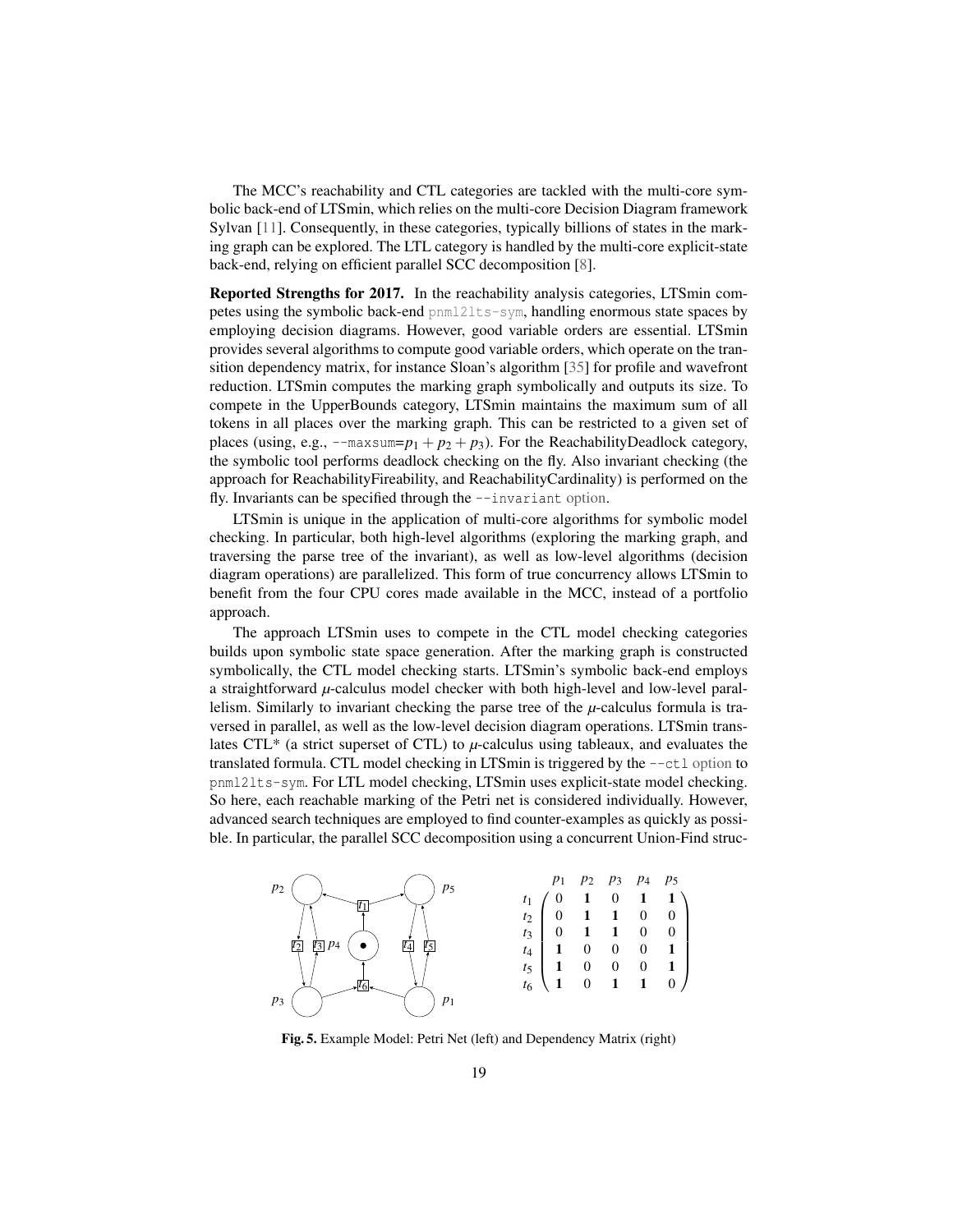|                                                |                                                                                                                                                           |  |  | $p_1$ $p_2$ $p_3$ $p_4$ $p_5$ |
|------------------------------------------------|-----------------------------------------------------------------------------------------------------------------------------------------------------------|--|--|-------------------------------|
| $AG(1 \leq p_2 + p_3 \wedge 1 \leq p_5 + p_1)$ |                                                                                                                                                           |  |  |                               |
|                                                | $1 \leq p_2+p_3 \left( \begin{array}{ccc} 0 & \textbf{1} & \textbf{1} & 0 & 0 \ 1 \leq p_5+p_1 & \textbf{1} & 0 & 0 & 0 & \textbf{1} \end{array} \right)$ |  |  |                               |

<span id="page-19-0"></span>Fig. 6. Example Invariant Property and the dependency matrix on its atomic predicates

ture [\[8\]](#page-24-13). The multi-core explicit back-end of LTSmin constructs the cross product of the marking graph and Büchi automaton on the fly. This approach brought us at the first place in 2016, and second in 2017. LTL model checking is invoked as  $pmm221ts-mc$ with the  $-1t1$  [option.](http://ltsmin.utwente.nl/assets/man/ltsmin-ltl.html)

Handling the 2017 "Surprise" Models. LTSmin takes no special measures for handling the 2017 "Surprise" models. In fact, LTSmin handles both "Known", and "Stripped" as "Surprise" models. Handling models as if they are never seen before is in line with the philosophy that LTSmin should be a language independent model checker. If (precomputed) structural information of models is to be exploited, LTSmin should be able to do so for every specification language. So far structural information in Petri nets is not generalized to cover other languages too, except for the dependency matrix.

Lessons Learned from the Contest. The CTL back-end can still be improved by specializing the  $\mu$ -calculus model checker. The surprise models revealed that the parallel algorithms of LTSmin are still lacking full saturation. This is expected to be improved before the 2018 edition of the MCC.

# 4.8 TAPAAL

TAPAAL [\[10\]](#page-24-14) is a platform-independent tool suite for modeling, simulation and verification of Petri nets, and their timed extension called timed-arc Petri nets. The tool offers a graphical user interface for compositional design of Petri net models (the different components communicate via shared places or shared transitions), a powerful simulation and trace visualization mode, and a graphical query creation dialog that allows to call three different engines distributed together with TAPAAL: a continuous time engine verifytapn, a discrete time engine verifydtapn, and the untimed verification engine verifypn that participated in the model checking contests in the years 2014–2017. The tool also offers the option to translate timed-arc Petri net models into networks of timed automata and automatically call the UPPAAL engine as its back-end. It is possible to import Petri net models in the PNML format, together with the XML queries used in the model checking competition, as well as to export created nets and formulas in these exchangeable formats. TAPAAL can be downloaded at <www.tapaal.net>.

The untimed engine verifypn of TAPAAL performs an explicit-state model checking of weighted P/T nets with inhibitor arcs and it currently supports deadlock detection, reachability analysis of cardinality and fireability propositions, and more recently also verification of CTL formulas. TAPAAL moreover participates in the computation of upper-bounds and state-space exploration, even though these types of analysis are not in the main focus of the developers. Colored nets are not supported at the moment.

Reported Strengths for 2017. Compared to the 2016 version of the verifypn engine of TAPAAL (described in detail in [\[27\]](#page-25-14)), the 2017 version comes with six main novelties: (i) a brand new successor-generator, (ii) a new data-structure for compressing and storing the state-space, (iii) advanced formula preprocessing using linear programming,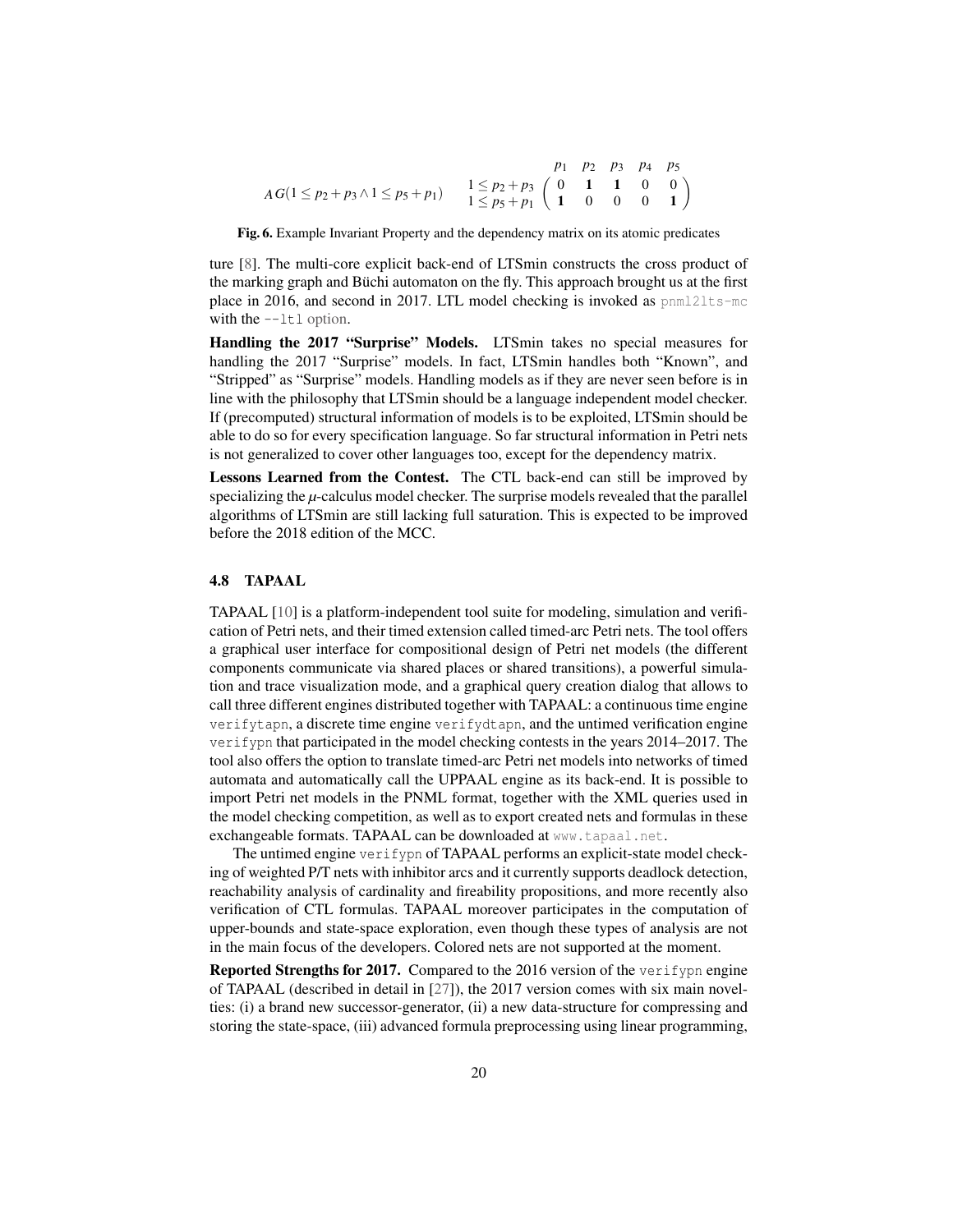(iv) siphon-trap technique for detecting deadlock freedom, (v) improved structural reductions, and (vi) newly implemented partial order reduction for the reachability analysis.

The novelty (i) can be seen as a pure refactoring, with a focus on creating a computationally lightweight and cache-friendly way of generating successors of markings. The faster successor generator also means that larger portions of the state-space can be explored within the given time limits. Hence it reduces the higher memory consumption by compressing the encodings of markings and storing them in a novel tree-like data-structure (ii) called PTrie [\[28\]](#page-25-15), allowing the tool to efficiently share prefixes of the encoded markings. Early experiments with PTrie were done already in 2016 where the tool developers submitted the experimental version TAPAAL-exp that significantly improved the scores of the tool. Recent improvements of PTrie made the data-structure comparable in performance with state-of-the-art hashmaps, while having a significantly lower memory footprint [\[28\]](#page-25-15). In 2017 both the new successor generator as well as PTrie were used also in the CTL model checking.

In 2017, some of the methods originally introduced in [\[27\]](#page-25-14) were revisited: the heuristic search-strategy has been marginally improved but most importantly, the developers refined and generalized the over-approximation technique from [\[27\]](#page-25-14) based on state equations and linear programming. In novelty (iii), the tool uses these principles to recursively simplify reachability and CTL formulas, often resulting in significantly smaller or even trivially true/false formulas. The linear programming approach is also used to encode the (iv) siphon-trap property [\[36\]](#page-26-4) that allows in some cases to show that a net is deadlock free without exploring its state-space. Regarding the novelty (v), the developers generalized and extended the structural reduction rules, taking greater care of weighted arcs and inhibitor arcs. Finally, for the novelty (vi), there is a new implementation of the classical partial order reduction technique based on stubborn sets.

Handling the 2017 "Surprise" Models. As in previous years, the developers took no special measures towards the surprise models. Both known and surprise models were attempted to be solved using formula preprocessing and different search-strategies run in parallel. Timeouts for formula preprocessing and for structural reduction were introduced, limiting their execution time to about one minute. The queries that were not solved in the first parallel phase where then sequentially verified one by one until the one hour time limit was reached.

Lessons Learned from the Contest. In 2017 as well as in 2016, TAPAAL received the second place after LoLA in both the reachability and CTL categories. Given the improvements listed above, there was a hope to challenge LoLA's first place in 2017, however, due to the fact that LoLA started in 2017 to support colored nets that are equally counted in the reachability and CTL categories as the P/T nets, the margin between TAPAAL and LoLA remained similar as in 2016.

It was also realized that the improvement by introducing a stubborn set reduction was not as significant as expected because the input nets in TAPAAL are already preprocessed by structural reduction techniques. Still there is a reasonable gain in combining both techniques. Currently, TAPAAL applies stubborn set reduction only for the reachability analysis but not for CTL model checking, while LoLA introduced in 2017 stubborn sets also for CTL formulas.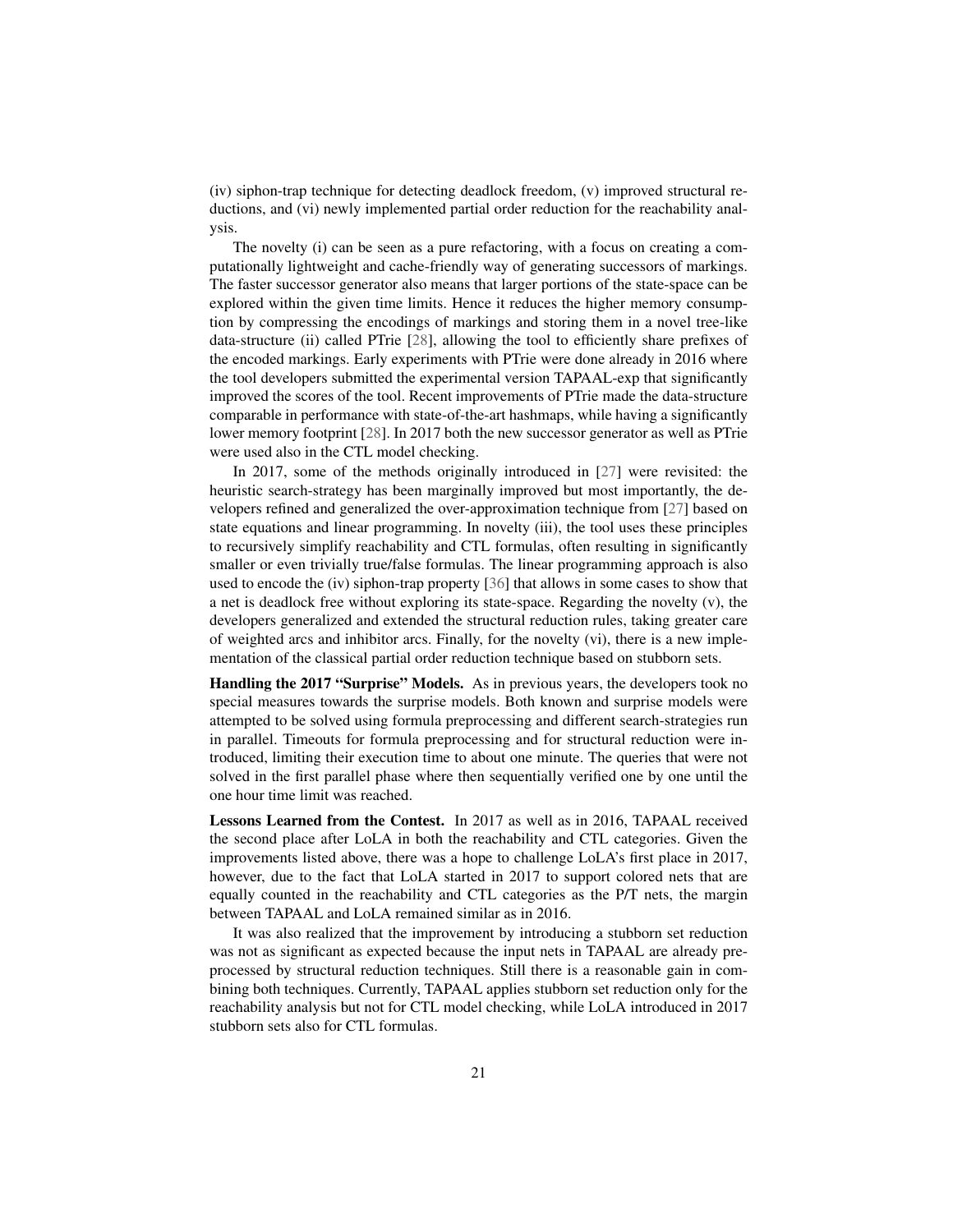Post-contest analysis revealed that a number of small bugs in the newly introduced features of the tool had a significant impact on the tool performance. Most notably a wrong ordering of places in the successor generator and too "loose" over-approximation in the formula preprocessing led to a non-negligible loss of points. As the discovered errors had no impact on the correctness of the tool, these bugs were not noticed when preparing TAPAAL for the 2017 competition.

### 4.9 Tina

Tina (TIme Petri Net Analyzer) [\[7\]](#page-24-15) is a toolbox for the editing and analysis of various extensions of Petri nets and Time Petri nets, developed at LAAS-CNRS. It provides a wide range of tools for state space generation, structural analysis, model checking, editing or simulation. Except for the graphic editor, all tools of the toolbox are developed in Standard ML (SML), a high-level and modular functional programming language.

For Tina's first participation to the MCC, two tools were proposed, sift and tedd, both to compete in the *State Space* category. The sift tool has been part of Tina for several years; it implements state-of-the-art enumerative techniques for state space analysis of Petri nets and Time Petri nets. tedd is a new symbolic (logic-based) analysis tool for Petri nets, soon to be enriched to handle Time Petri nets and included in Tina.

Reported Strengths for 2017. tedd results from the integration of four different components: a library handling Hierarchical Set Decision Diagrams (SDD) [\[9\]](#page-24-9), a module providing a large choice of variable order heuristics, a preprocessor (shared with sift) providing structural reductions, and a tool unfolding high-level colored nets into equivalent P/T nets.

Although still in development, the SDD component has shown competitive performances, on par with most of the symbolic tools present in the contest. The variable order module provides a rich choice of variable orders based on net traversals, semiflows, flows or names. The Force [\[2\]](#page-24-7) heuristics can be used to improve any basic order. Hierarchical orders are available but have been seldom used so far.

The single component having most contributed to Tina's results is certainly the structural reduction preprocessor. The preprocessor applies a set of rules (in the style of [\[6\]](#page-24-16)) aimed at reducing the number of places and transitions of the net while preserving its marking count. The transformations performed consist of removing redundant places, duplicated or statically dead transitions, or transforming start places. Simultaneously, a trace information is recorded so that the number of transitions and token counts of the original net can be reconstructed from those of the reduced net. Though a number of them cannot be reduced at all, many models of the contest can be significantly simplified this way, some drastically with up to 90% of the places removed. This benefits computation of the state space by the SDD module since it has less variables to handle.

The unfolding tool for high-level nets proved convenient in most cases, but unfolding some models yielded a tremendous number of transitions that makes the approach inapplicable. Those high-level models clearly require native enumeration methods.

Handling the 2017 "Surprise" Models. After preprocessing, "Known" models are analyzed using a variable order determined experimentally; no single variable order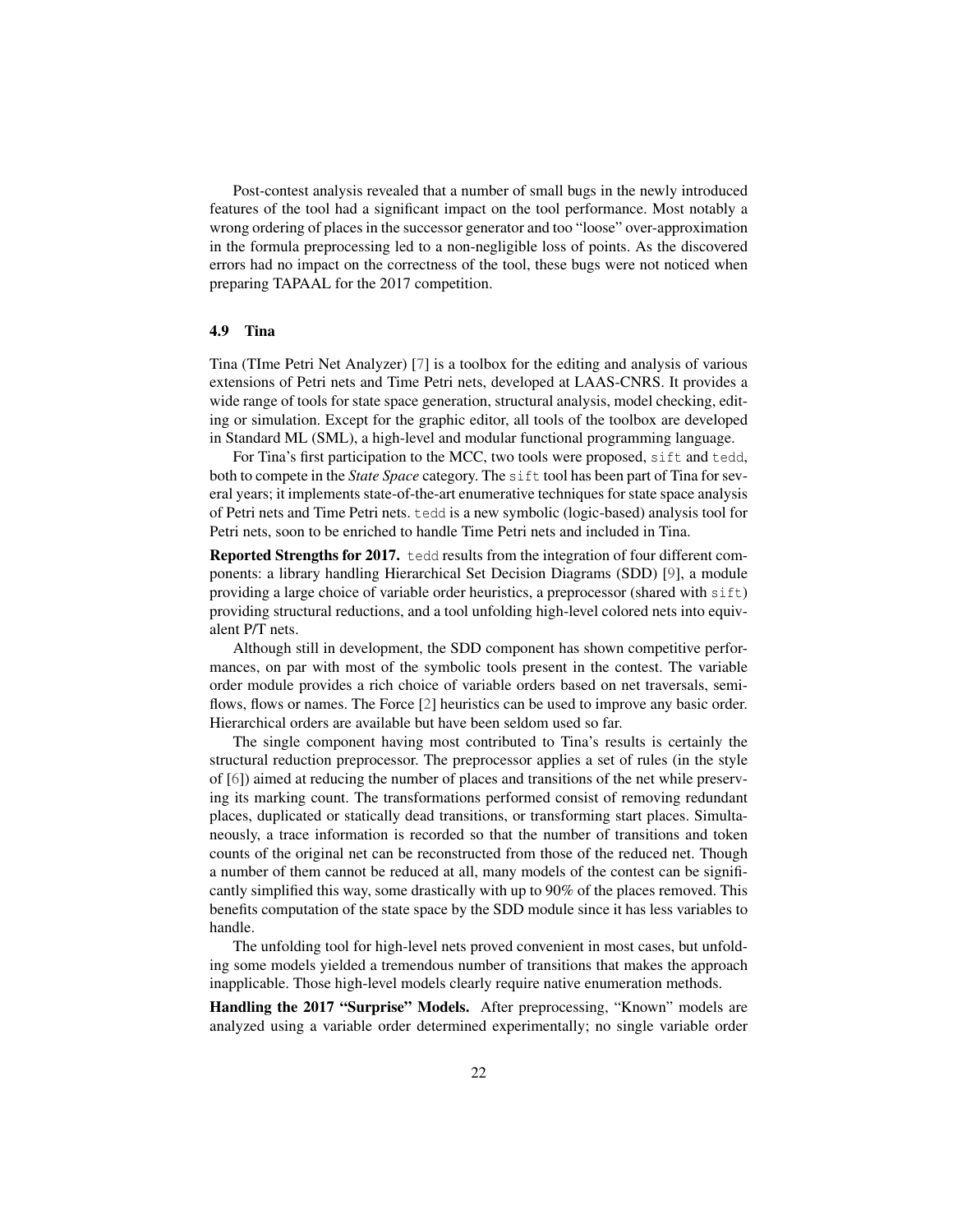fits all models. For other types of models, a small number of variable orders likely to work are chosen from the experiments on "known" models. Analysis proceeds by trying to compute the state space using each of these orders for some amount of time, one after the other. These attempts could have been performed in parallel, with statically partitioned storage, but it was feared that some runs could be short of storage; instead a sequential strategy was chosen. The rationale is that if a variable order is adequate, then computation of the state space is fast and should complete in the amount of time allocated provided sufficient storage is available.

After computation of markings, it is proceeded with computation of the number of transitions. Since SDD do not require to precompute the transition relation, this does not simply amount here to compute the number of paths of some single decision diagram. Instead, an iterative algorithm is used, handling one transition at a time, with some weighting to take duplicated transitions into account. The method proved effective but, on some models, counting transitions has been measured orders of magnitude slower than building their state space. Another ad hoc algorithm has been devised to compute token counts in presence of reductions. The tokens found in redundant places are reconstructed from those found in the remaining places using the trace information of reductions. This could be done efficiently.

Lessons Learned from the Contest. Tina first participation to the contest was found costly in time. Notably, the tools had to be enriched to handle queries specific to the contest like token counts, and we had to develop from scratch a tool for handling high-level colored nets. Yet, thanks to the large number of considered models and their variety, the contest is a unique occasion to test thoroughly and strengthen Tina.

It is nice to notice that Tina, developed in a mostly functional language (which is atypical for model-checking tools), reached a competitive performance level. From the results, development of an efficient structural reduction tool revealed a wise choice. Reductions proved quite useful associated with both tedd, a symbolic tool, and sift, an enumerative one.

Tina developers conclude with some observations about execution on the virtual machine (VM) in which all tools of the contest are run. The VM does not seem to alter significantly processing times when compared with native executions. However Tina appear to be doubly penalized on storage consumption. The code compiled for Tina embeds a runtime providing automatic memory allocation with garbage collection. A first penalty is that, from the way it operates, the runtime system always requests more memory than needed by the applications. A second is that garbage collection heavily stresses the virtual memory management of the underlying machine, and that virtual memory management by the VM seems to be significantly slower than on the native machine. It was observed on some models a time overhead of over 100%, mostly due to memory management.

Authors. The main architect of the Tina toolbox is Bernard Berthomieu, with numerous insights and contributions by past and present members of the VERTICS team at LAAS, including Silvano Dal Zilio, Didier Le Botlan, François Vernadat, Alexandre Hamez and Pierre-Alain Bourdil. The SDD component of tedd has been written by Alexandre Hamez, also the author of pnmc [\[22\]](#page-25-16). tedd and pnmc do not share any code but rely on the same SDD technology.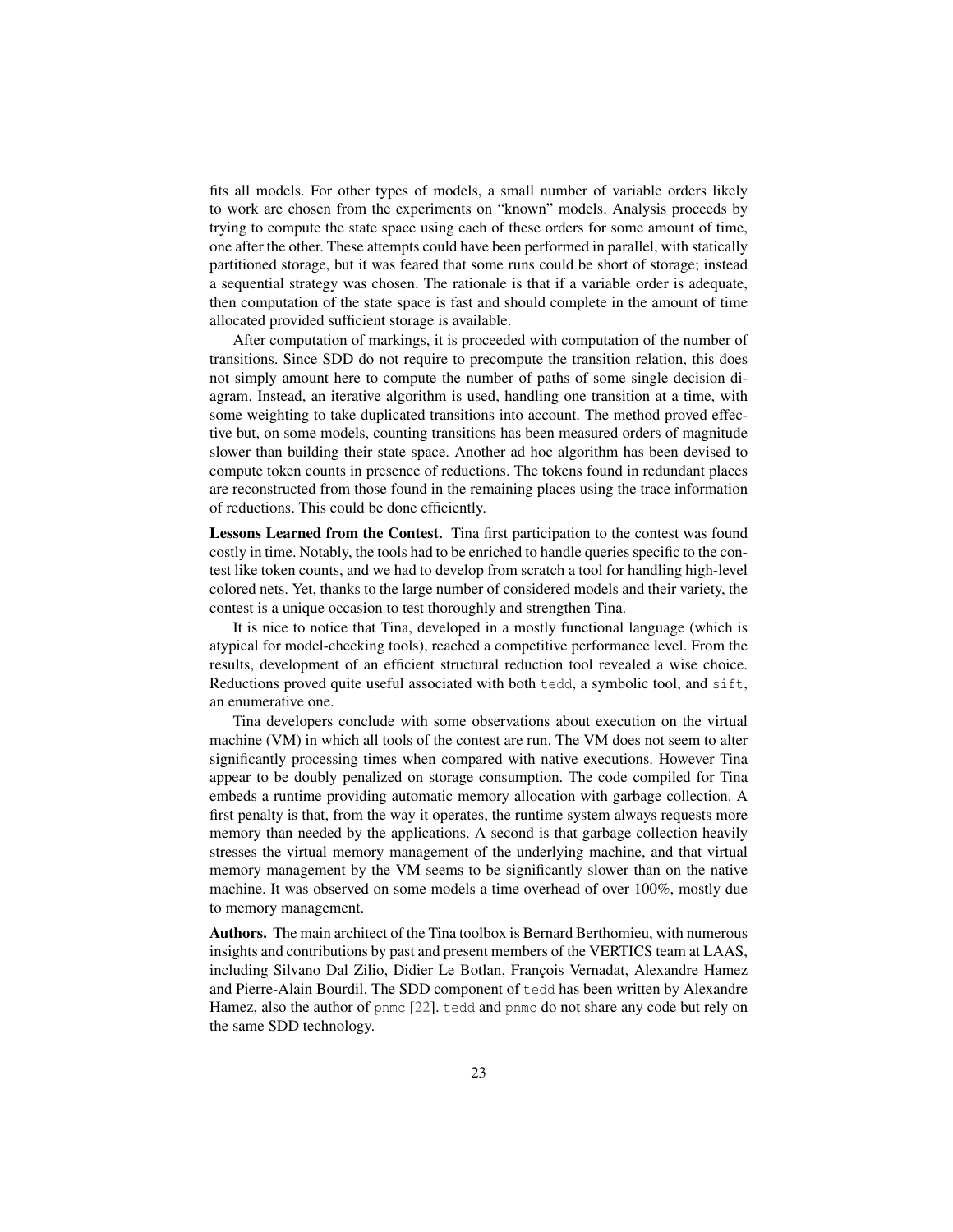# <span id="page-23-0"></span>5 Conclusion

This paper presented the outcomes of the 2017 edition of the Model Checking Contest, the detailed results of which can be found at <http://mcc.lip6.fr/2017>. The positive impact of the Model Checking Contest on the scientific community is demonstrated in at least two ways: the collection of models accumulated during the MCC is being used and cited in a growing number of publications<sup>[15](#page-23-2)</sup>, and the confidence level of the participating tools has been constantly increasing since 2015.

For the next editions of the Model Checking Contest, we plan to clarify or evolve certain rules of the contest. Such changes will be mostly based on the feedback received from tool developers. To this aim, a poll has been organized, which gathered answers from 80% of the developers of the tools that participated in the 2017 edition of the MCC. Among the most debated changes, one can mention: *(i)* a clarification of the meaning of transition counts in the StateSpace examination; *(ii)* the possibility to add new, larger instances for those models all the instances of which are simple enough to be solved by all the tools; *(iii)* the introduction, in the PNML files, of structural information about the models (e.g., structurally 1-bounded, simple free choice, strongly connected, etc.), so that tools can rely on such properties to increase efficiency by using dedicated algorithms; *(iv)* the removal of the notion of "stripped" (or "scrambled") models that was used in former editions of the MCC;  $(v)$  the status of colored nets with respect to P/T nets, and the way temporal-logic formulas are generated for P/T nets that are unfolded from a colored net; *(vi)* the decision whether to disclose in advance or not, to the tool developers, the temporal-logic formulas generated every year for the known models; *(vii)* the preventive measures that could be taken to avoid any bias in performance assessment that might arise from the use of virtual machines; and *(viii)* the requirement that tools should generate, in a common format to be agreed upon, counterexamples (e.g., execution traces) when a temporal formula evaluates to false — such counterexamples may be useful in the rare but definite situations where tools provide diverging answers for a given model-checking problem.

Other points of the discussion more specifically deal with the MCC scoring rules themselves. One can mention: *(ix)* provisions to ensure that parameterized models with many instances do not take excessive weight in the competition;  $(x)$  determination of the respective weights of known vs surprise models for the next MCC editions; *(xi)* assessment of the bonus points granted so far to the participating tools that compute fast or use less memory; and *(xii)* proposals that would provide incentives for "newcomers", i.e., participating tools that would enter the MCC competition for the first time. We expect that these various measures will noticeably improve the next editions of the MCC and will, perhaps, lead to significant changes in the future podiums.

# References

<span id="page-23-1"></span>1. Aldinucci, M., Bagnasco, S., Lusso, S., Pasteris, P., Vallero, S., Rabellino, S.: The Open Computing Cluster for Advanced data Manipulation (OCCAM). In: 22nd Int. Conf. on Computing in High Energy and Nuclear Physics. San Francisco (2016)

<span id="page-23-2"></span><sup>15</sup> See <http://mcc.lip6.fr/bibliography.php>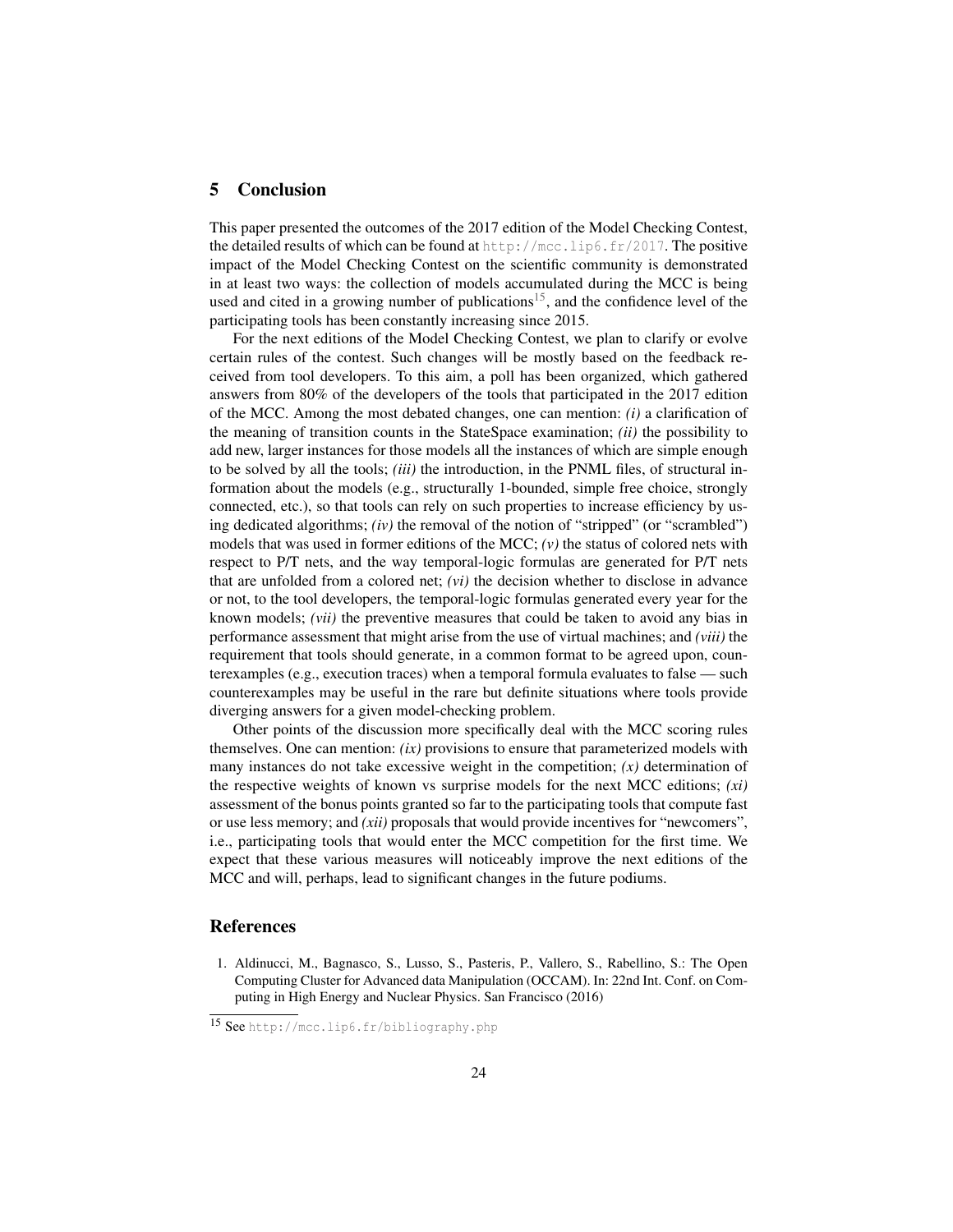- <span id="page-24-7"></span>2. Aloul, F.A., Markov, I.L., Sakallah, K.A.: FORCE: a fast and easy-to-implement variableordering heuristic. In: ACM Great Lakes Symposium on VLSI. pp. 116–119. ACM (2003)
- <span id="page-24-5"></span>3. Amparore, E.G.: A new GreatSPN GUI for GSPN editing and CSLTA model checking. In: Int. Conf. on Quantitative Evaluation of Systems. pp. 170–173. Springer (2014)
- <span id="page-24-8"></span>4. Amparore, E.G., Beccuti, M., Donatelli, S.: Gradient-based variable ordering of decision diagrams for systems with structural units. In: 15th Int. Symp. on Automated Technology for Verification and Analysis (ATVA). LNCS, vol. 10482, pp. 184–200. Springer (2017)
- <span id="page-24-6"></span>5. Amparore, E.G., Donatelli, S., Beccuti, M., Garbi, G., Miner, A.: Decision diagrams for Petri nets: which variable ordering? In: Petri Net Performance Engineering conference (PNSE). pp. 31–50. CEUR-WS (2017)
- <span id="page-24-16"></span>6. Berthelot, G.: Transformations and decompositions of nets. In: Advanced Course on Petri Nets. pp. 359–376. Springer (1986)
- <span id="page-24-15"></span>7. Berthomieu, B., Ribet, P.O., Vernadat, F.: The tool TINA–construction of abstract state spaces for Petri nets and Time Petri nets. International journal of production research 42(14), 2741–2756 (2004)
- <span id="page-24-13"></span>8. Bloemen, V., van de Pol, J.: Multi-core SCC-based LTL model checking. In: Hardware and Software: Verification and Testing - 12th International Haifa Verification Conference, HVC. pp. 18–33 (2016)
- <span id="page-24-9"></span>9. Couvreur, J., Thierry-Mieg, Y.: Hierarchical decision diagrams to exploit model structure. In: FORTE. Lecture Notes in Computer Science, vol. 3731, pp. 443–457. Springer (2005)
- <span id="page-24-14"></span>10. David, A., Jacobsen, L., Jacobsen, M., Jørgensen, K., Møller, M., Srba, J.: TAPAAL 2.0: Integrated development environment for timed-arc Petri nets. In: 18th International Conference on Tools and Algorithms for the Construction and Analysis of Systems (TACAS'12). LNCS, vol. 7214, pp. 492–497. Springer-Verlag (2012)
- <span id="page-24-12"></span>11. van Dijk, T., van de Pol, J.: Sylvan: Multi-core decision diagrams. In: Tools and Algorithms for the Construction and Analysis of Systems - 21st International Conference, TACAS. pp. 677–691 (2015)
- <span id="page-24-11"></span>12. Duret-Lutz, A., Klai, K., Poitrenaud, D., Thierry-Mieg, Y.: Self-loop aggregation product - A new hybrid approach to on-the-fly LTL model checking. In: ATVA. Lecture Notes in Computer Science, vol. 6996, pp. 336–350. Springer (2011)
- <span id="page-24-10"></span>13. Duret-Lutz, A., Lewkowicz, A., Fauchille, A., Michaud, T., Renault, E., Xu, L.: Spot 2.0 - A framework for LTL and \omega -automata manipulation. In: ATVA. LNCS, vol. 9938, pp. 122–129 (2016)
- <span id="page-24-3"></span>14. Evrard, H.: DLC: compiling a concurrent system formal specification to a distributed implementation. In: Chechik, M., Raskin, J. (eds.) Tools and Algorithms for the Construction and Analysis of Systems - 22nd International Conference, TACAS. Lecture Notes in Computer Science, vol. 9636, pp. 553–559. Springer (2016)
- <span id="page-24-2"></span>15. Evrard, H., Lang, F.: Formal verification of distributed branching multiway synchronization protocols. In: Beyer, D., Boreale, M. (eds.) Formal Techniques for Distributed Systems - Joint IFIP WG 6.1 International Conference, FMOODS/FORTE. Lecture Notes in Computer Science, vol. 7892, pp. 146–160. Springer (2013)
- <span id="page-24-4"></span>16. Evrard, H., Lang, F.: Automatic distributed code generation from formal models of asynchronous processes interacting by multiway rendezvous. Journal of Logical and Algebraic Methods in Programming 88, 121–153 (2017)
- <span id="page-24-0"></span>17. Garavel, H.: Nested-Unit Petri Nets: A structural means to increase efficiency and scalability of verification on elementary nets. In: International Conference on Application and Theory of Petri Nets and Concurrency. LNCS, vol. 9115, pp. 179–199. Springer (Jun 2015)
- <span id="page-24-1"></span>18. Garavel, H., Lang, F., Mateescu, R., Serwe, W.: CADP 2011: A toolbox for the construction and analysis of distributed processes. Springer International Journal on Software Tools for Technology Transfer (STTT) 15(2), 89–107 (Apr 2013)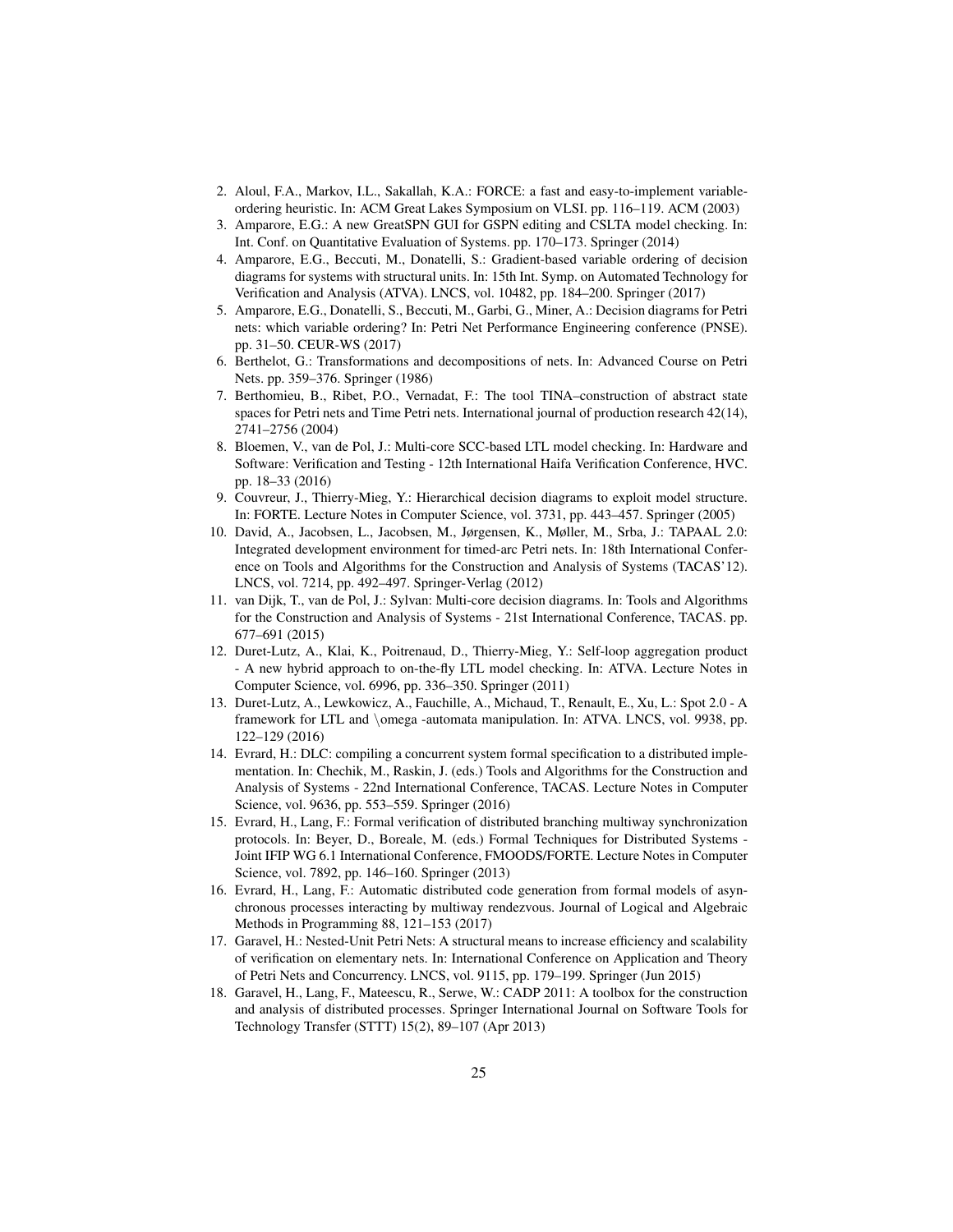- <span id="page-25-3"></span>19. Garavel, H., Lang, F., Serwe, W.: From LOTOS to LNT. In: Katoen, J.P., Langerak, R., Rensink, A. (eds.) ModelEd, TestEd, TrustEd – Essays Dedicated to Ed Brinksma on the Occasion of His 60th Birthday. LNCS, vol. 10500, pp. 3–26. Springer (Oct 2017)
- <span id="page-25-5"></span>20. Garavel, H., Serwe, W.: The unheralded value of the multiway rendezvous: Illustration with the production cell benchmark. In: Hermanns, H., Höfner, P. (eds.) 2nd Workshop on Models for Formal Analysis of Real Systems (MARS). Electronic Proceedings in Theoretical Computer Science, vol. 244, pp. 230–270 (Apr 2017)
- <span id="page-25-11"></span>21. Geldenhuys, J., Valmari, A.: More efficient on-the-fly LTL verification with Tarjan's algorithm. Theor. Comput. Sci. 345(1), 60–82 (2005)
- <span id="page-25-16"></span>22. Hamez, A.: A symbolic model checker for petri nets: pnmc. In: Transactions on Petri Nets and Other Models of Concurrency XI, pp. 297–306. Springer (2016)
- <span id="page-25-8"></span>23. Heiner, M., Schwarick, M., Tovchigrechko, A.: DSSZ-MC - A Tool for Symbolic Analysis of Extended Petri Nets. In: Applications and Theory of Petri Nets. LNCS, vol. 5606, pp. 323–332. Springer Verlag (2009)
- <span id="page-25-12"></span>24. Hillah, L.M., Kindler, E., Kordon, F., Petrucci, L., Treves, N.: A primer on the Petri Net ` Markup Language and ISO/IEC 15909-2. Petri Net Newsletter 76, 9–28 (Oct 2009)
- <span id="page-25-4"></span>25. Hoare, C.A.R.: Communicating sequential processes. Commun. ACM 21(8), 666–677 (Aug 1978)
- <span id="page-25-2"></span>26. ISO/IEC: High-level Petri Nets – Part 2: Transfer Format. International Standard 15909- 2:2011, International Organization for Standardization – Information Technology – Systems and Software Engineering, Geneva (2011)
- <span id="page-25-14"></span>27. Jensen, J., Nielsen, T., Oestergaard, L., Srba, J.: TAPAAL and reachability analysis of P/T nets. LNCS Transactions on Petri Nets and Other Models of Concurrency (ToPNoC) 9930, 307–318 (2016)
- <span id="page-25-15"></span>28. Jensen, P., Larsen, K., Srba, J.: PTrie: Data structure for compressing and storing sets via prefix sharing. In: 14th International Colloquium on Theoretical Aspects of Computing (IC-TAC'17). LNCS, vol. 10580, pp. 248–265. Springer (2017)
- <span id="page-25-10"></span>29. Kant, G., Laarman, A., Meijer, J., van de Pol, J., Blom, S., van Dijk, T.: LTSmin: Highperformance language-independent model checking. In: Tools and Algorithms for the Construction and Analysis of Systems - 21st International Conference, TACAS. pp. 692–707 (2015)
- <span id="page-25-7"></span>30. Kordon, F., Hulin-Hubard, F.: BenchKit, a Tool for Massive Concurrent Benchmarking. In: 14th International Conference on Application of Concurrency to System Design (ACSD'14), Tunis, Tunisia. pp. 159–165. IEEE Computer Society (Jun 2014)
- <span id="page-25-0"></span>31. Kordon, F., Linard, A., Buchs, D., Colange, M., Evangelista, S., Lampka, K., Lohmann, N., Paviot-Adet, E., Thierry-Mieg, Y., Wimmel, H.: Report on the Model Checking Contest at Petri Nets 2011. Transactions on Petri Nets and Other Models of Concurrency (ToPNoC) VI, 169–196 (march 2012)
- <span id="page-25-1"></span>32. Kordon, F., Garavel, H., Hillah, L.M., Paviot-Adet, E., Jezequel, L., Rodríguez, C., Hulin-Hubard, F.: MCC'2015 – The Fifth Model Checking Contest. Transactions on Petri Nets and Other Models of Concurrency 11, 262–273 (2016)
- <span id="page-25-6"></span>33. Lamport, L.: The part-time parliament. ACM Transactions on Computer Systems 16(2), 133– 169 (1998)
- <span id="page-25-13"></span>34. Meijer, J., Kant, G., Blom, S., van de Pol, J.: Read, write and copy dependencies for symbolic model checking. In: Hardware and Software: Verification and Testing - 10th International Haifa Verification Conference, HVC. pp. 204–219 (2014)
- <span id="page-25-9"></span>35. Meijer, J., van de Pol, J.: Bandwidth and wavefront reduction for static variable ordering in symbolic reachability analysis. In: NASA Formal Methods - 8th International Symposium, NFM. pp. 255–271 (2016)